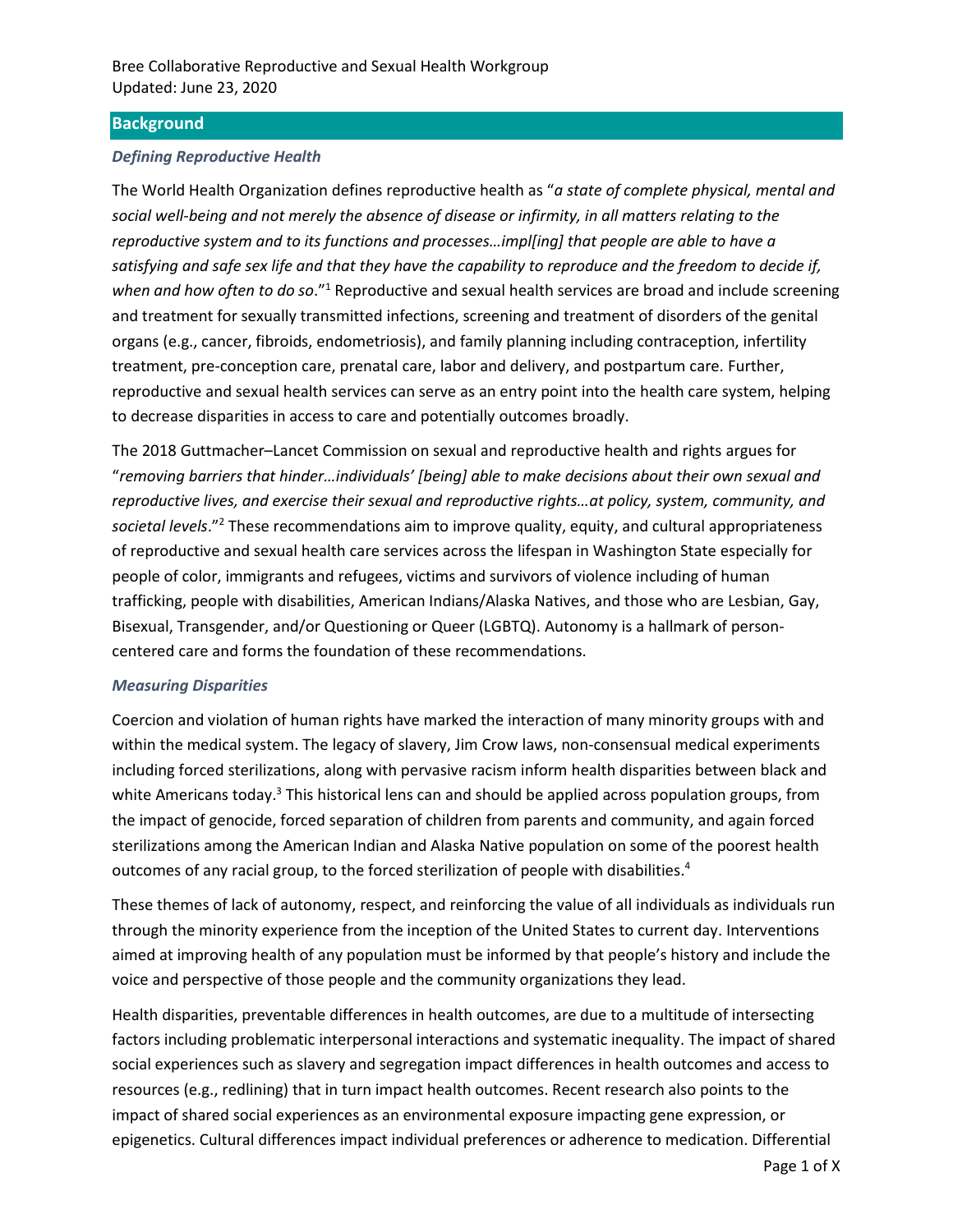access to health care insurance varies based on variation in state policy. Further, institutionalized racism and other -isms, societal allocation of access to or failure to provide access to resources or services, is pervasive through social structures. 5

Health disparities exist in all the reproductive and sexual health services named earlier and have been specifically documented for many of this report's priority populations. Minority populations experience disproportionately high rates of unintended pregnancy and sexually-transmitted diseases and also experience lower rates of screening for common cancers.<sup>6,7</sup> Minority women who report perceiving discrimination are less likely to use effective contraception.<sup>8</sup> Disparities in screening for common cancers such as breast and cervical cancer are seen geographically as well in Washington State.<sup>9</sup>

Some disorders of the reproductive organs are more likely to be seen in and are more severe in people of particular ethnic and racial backgrounds as black women are more likely to have fibroid tumors and more likely to have larger and more numerous tumors and Asian women have been seen in some studies to have higher rates of endometriosis.<sup>10</sup>

More drastic health disparities are seen in differences in material mortality. The United States has the highest maternal death rate among developed nations with more than 50,000 mothers having lifethreatening complications annually.<sup>11,12</sup> Mortality differs greatly based on race with black mothers being three to four times as likely to die in childbirth than white mothers and more likely to suffer complications that lead to maternal death and injury.<sup>13</sup>

### *Washington State Demographics*

Washington state is home to approximately 7.6 million people, of whom 78.9% identify as white; 4.3% as black or African American, alone; 1.9% as American Indian or Alaska Native, 0.8% as Native Hawaiian or other Pacific Islander, alone; 4.8% as two or more races; 12.9% as Hispanic or Latino; and 68% as white, alone (not Hispanic or Latino).<sup>14</sup> The United States as a whole is moving to a minority-majority population, which is estimated to occur around 2050.<sup>15</sup> Approximately 14%, 1.06 million people, reside in Washington State and were born abroad in 2017.<sup>16</sup> Of that 1.06 million, 45% were born in Asia, 30% in Latin America, 15% in Europe, and 6% in Africa.<sup>4</sup>

Approximately 8.8% of Washingtonians under 65 report having a disability, defined as serious difficulty with one or more basic areas of functioning including hearing, vision, cognition, and ambulation.<sup>3</sup> Approximately 4.6% of Washingtonians identify as lesbian, gay, bisexual, transgender or queer or questioning (LGBTQ), 4.8% of people in the Seattle-Tacoma-Bellevue metro area.<sup>17,18</sup>

Violence is common, but more difficult to report at a state level. Of those surveyed, 51.9% of women and 66.4% of men report being physically assaulted as a child by a caretaker or assaulted as an adult.<sup>19</sup> Approximately 33% of women and 17% of men have experienced contact sexual violence from an intimate partner some point in their lifetime and 25% of women and 11% of men have experienced contact sexual violence from any source, resulting in injury, fear, concern for safety, and needing additional health care services due to the trauma.<sup>20</sup> Further, more than half of women who have experienced contact physical violence report symptoms of post-traumatic stress disorder.<sup>6</sup>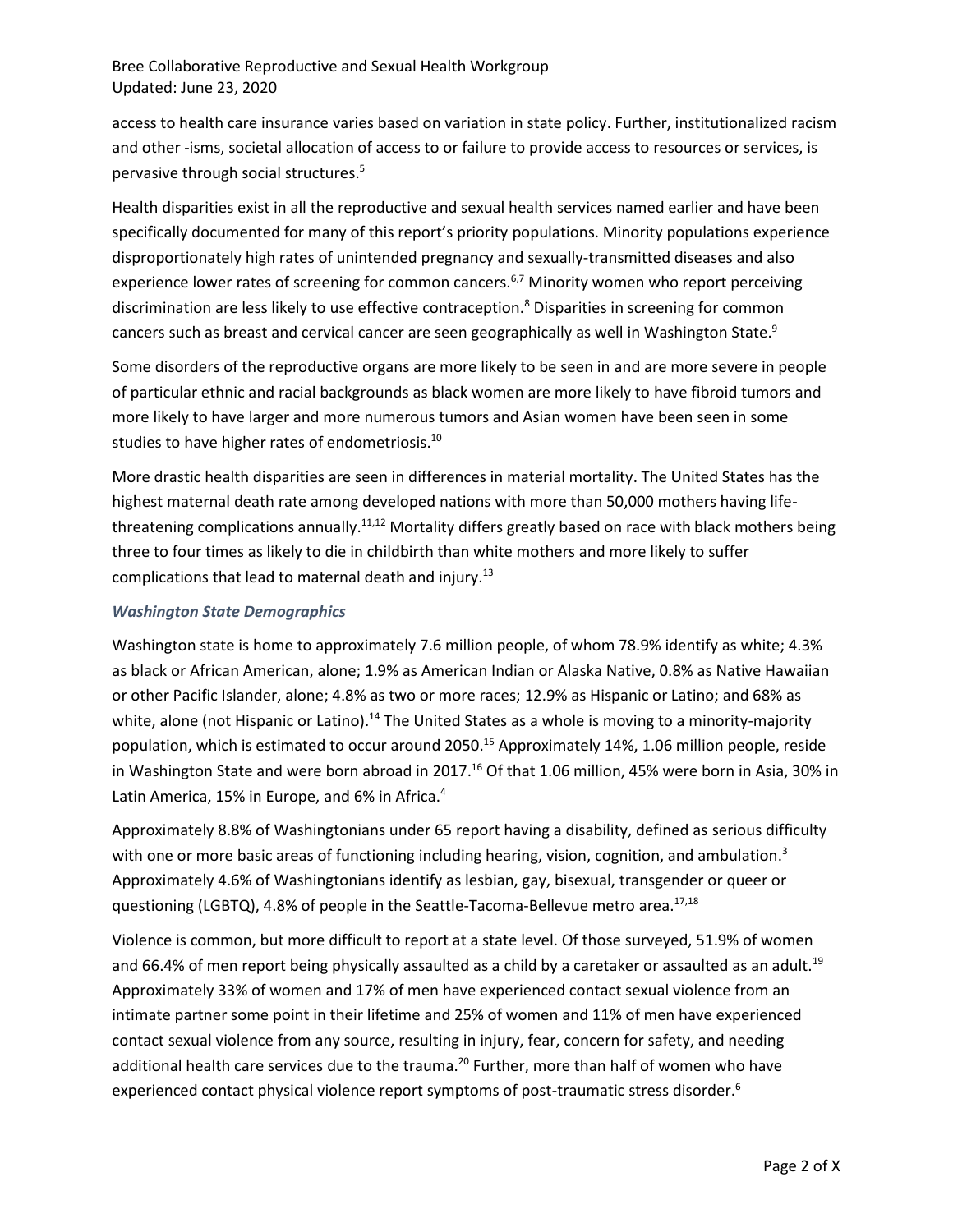### *2020 Workgroup*

The Bree Collaborative was asked through the 2019 Senate Bill 5602 to develop a workgroup to "identify, define, and endorse guidelines for the provision of high quality sexual and reproductive health services in clinical settings throughout Washington…include[ing] the development of specific clinical recommendations to improve sexual and reproductive health care for: (a) People of color; (b) Immigrants and refugees; (c) Victims and survivors of violence; and (d) People with disabilities."

The workgroup met from January to October 2020 to recommend system- and individual-level changes to build a health care system that truly meetings the needs of a diverse population. Differences in population disease burden, needs, and resilience necessitate different clinical services and care, and the workgroup seeks to base changes in a targeted universalism approach, universal goals pursued by targeted interventions.<sup>21</sup> The workgroup also aspires to build a health care system that fits the needs of our specific population groups and the population at large.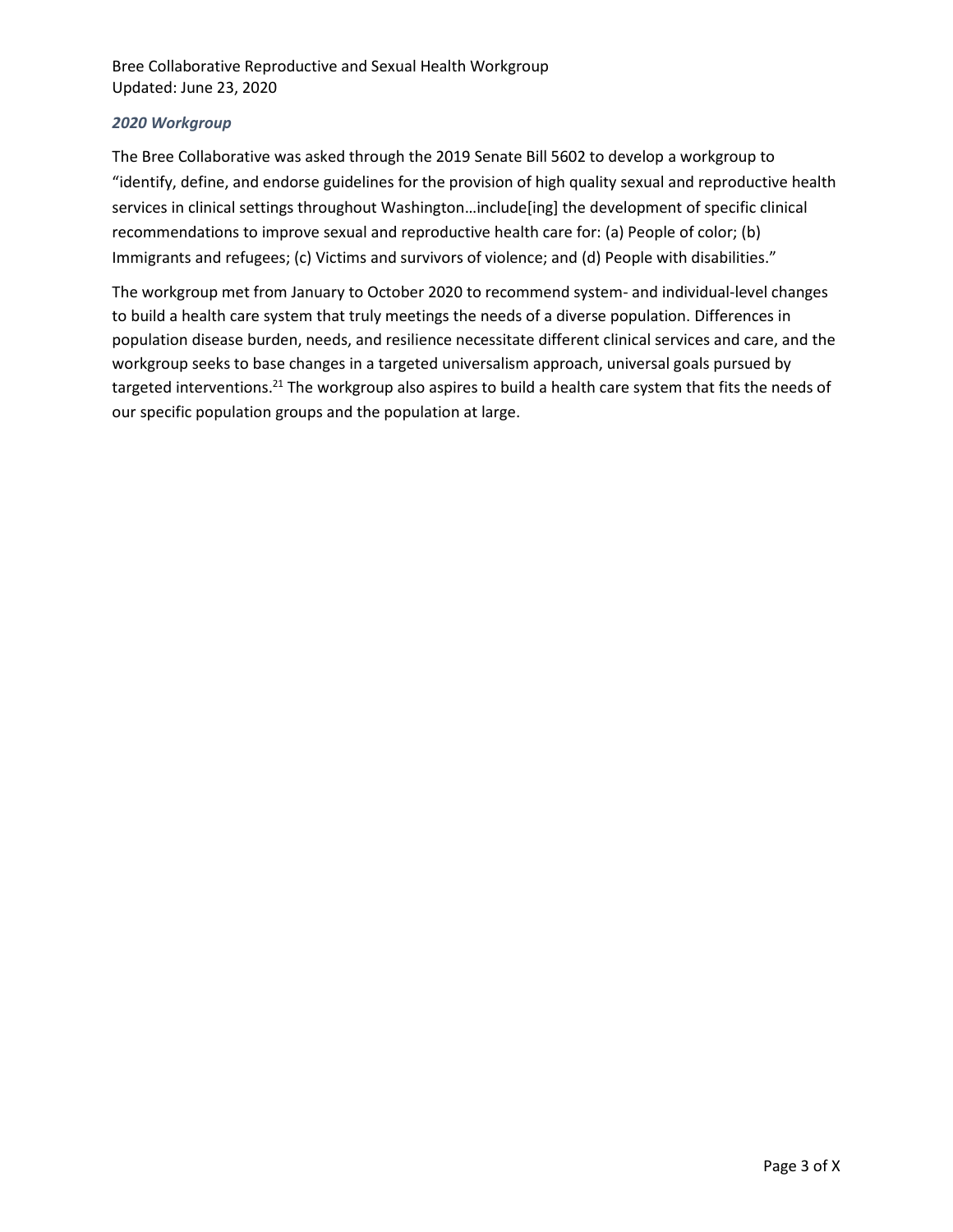### **Recommendation Framework**

Disparities in population disease burden (e.g., uterine fibroids), outcomes such as higher material mortality for black gestational parents, access to care such as through insurance barriers for the immigrant population, and individual and population-level resilience necessitate multiple levels of intervention. Further, an individual has many intersecting identities, all of which contribute to overall health and that may not be apparent to an individual health care provider or be documented within a health care system.

The workgroup aims to create a health care system in which the four focus areas: access, appropriate care, patient-centeredness, and cultural humility, underpin all interactions, especially those involving sexual and reproductive health.

| <b>Focus Area</b>        | <b>Clinical Step</b>                                                                                                                                                                                                                                                                                                                                                                                                                       |  |
|--------------------------|--------------------------------------------------------------------------------------------------------------------------------------------------------------------------------------------------------------------------------------------------------------------------------------------------------------------------------------------------------------------------------------------------------------------------------------------|--|
| <b>Cultural Humility</b> | Understand the cultural background of your patient population<br>$\bullet$<br>Provide culturally humble care, free of coercion or provider bias                                                                                                                                                                                                                                                                                            |  |
| <b>Access</b>            | Physical accessibility<br>$\bullet$<br>Understand the insurance barriers for your patient population<br>including those that may exist due to immigration status<br>Offer materials and services in languages appropriate to your<br>population<br>Use easy to understand language and materials<br>Assess the person's understanding of topics discussed using the teach<br>back or show me method (demonstrate what they have been told) |  |
| Patient-<br>centeredness | Offer trauma-informed care and work to build trust<br>Reaffirm the confidentiality of conversations and any test results<br>Support<br>Involve family or friends if desired by the person<br>Understand needs of the patient                                                                                                                                                                                                               |  |
| Appropriate care         | Educate and empower<br>$\bullet$<br>Offer prevention, screening, treatment or referral for reproductive<br>health conditions (e.g., USPSTF cancer screening, STIs)<br>Ask about parenting intention and offer family planning including<br>$\bullet$<br>contraception and infertility<br>Pre-conception care, prenatal care, labor and delivery, and<br>postpartum care                                                                    |  |

### **Table 1: Focus Areas and Clinical Steps**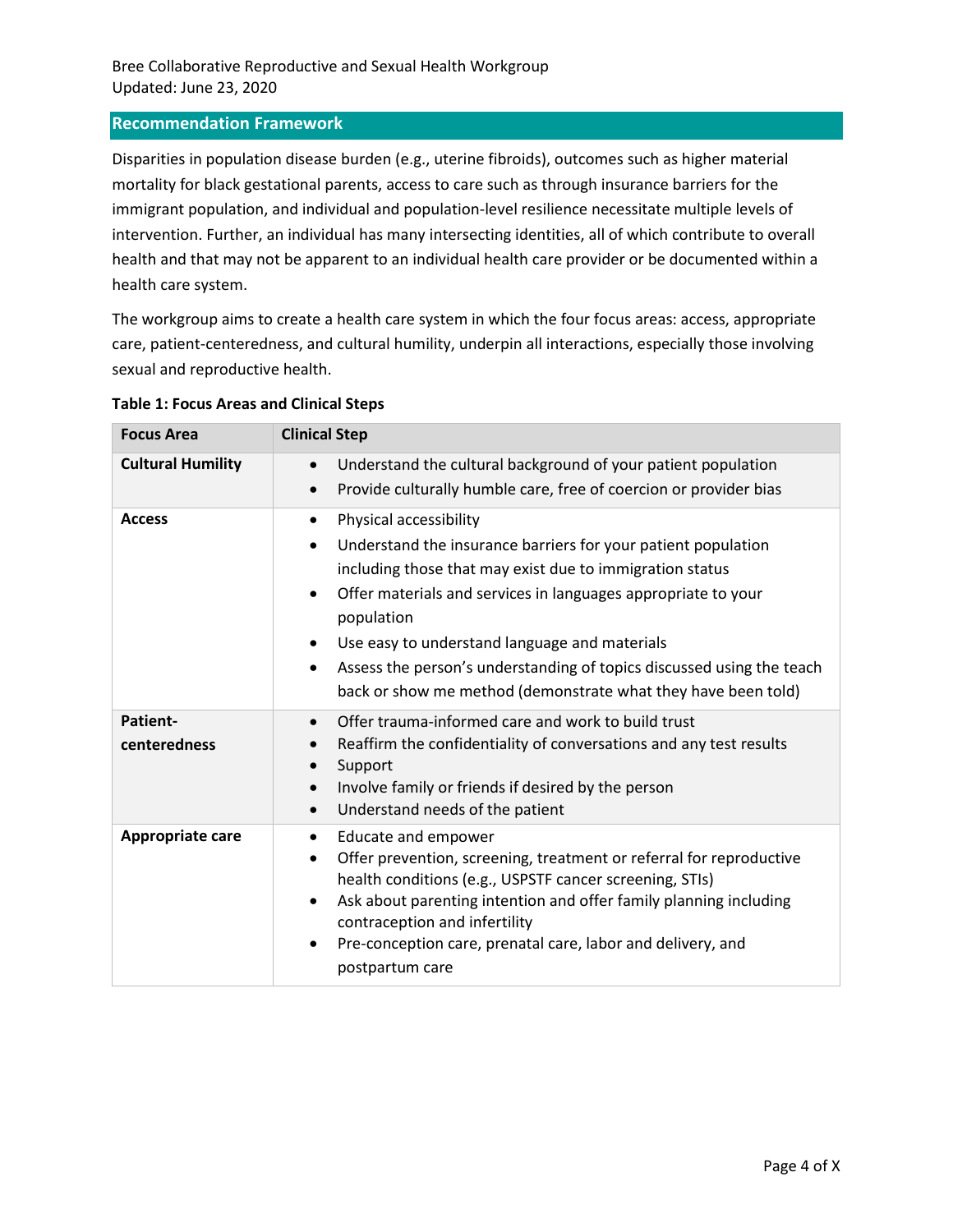### *Previous Bree Collaborative Recommendations*

These recommendations seek to build on previous Bree Collaborative Recommendations, where relevant especially the following:

- [Hysterectomy Report and Recommendations,](http://www.breecollaborative.org/wp-content/uploads/Hysterectomy-Final-Report-2018.pdf) adopted January 2018, discuss racial and ethnic differences in the rate, route, including whether hysterectomy is minimally invasive, and probability of complications from hysterectomy.<sup>22</sup> The Recommendations aim "to promote appropriate use of hysterectomy, including pre-surgical counseling, and evaluation, while recognizing individual variation based on clinical opinion and patient preference [through] three focus areas: 1. Assessment and medical management, by indication; 2. Uterine sparing procedures, by indication, 3. Surgical procedure including follow-up care, emphasizing the enhanced recovery after surgery protocol and use of a minimally invasive approach."
- [LGBTQ Report and Recommendations,](http://www.breecollaborative.org/wp-content/uploads/LGBTQ-health-care-recommendations-Final-20-02.pdf) adopted September 2018, aim build a health care system allowing everyone to have a fair opportunity to be healthier understanding that LGBTQ persons experience elevated rates of depression, sexual abuse, smoking, and other substance use and that; that lesbian women are less likely to undergo certain screening tests for cancer (e.g., mammography to test for breast cancer, papanicolaou (pap) test for cervical cancer) and both men and women in same sex relationships are less likely to report insurance coverage; and that gay and bisexual men made up 70% of new HIV infections in 2016, with higher rates among those aged 25-34 and black and Hispanic/Latino gay and bisexual men.<sup>23,24 25,26</sup><sup>27</sup> Recommendations are based in a whole-person care framework, taking into consideration a person's multiple individual factors that make up health, wellness, and experience (e.g., behavioral health, past trauma, race/ethnicity) in such a way that is not identity or diagnosislimiting. Focus areas include communication, language, and inclusive environments; screening and taking a social and sexual history; and areas requiring LGBTQ-specific standards and systems of care.
- [The Maternity Bundled Payment Model,](http://www.breecollaborative.org/wp-content/uploads/Maternity-Bundle-FINAL-2020.pdf) adopted January 2020, discusses opportunities for clinical improvement including reducing cesarean section rates, increasing provision of care through appropriate providers in appropriate settings, reducing pre-term birth rates, reducing mortality rates for the gestational parents and for infants, and reducing health disparities.<sup>28,29</sup> Clinical improvements in proactive identification and treatment of cardiovascular disease, increasing the rate of physiologic birth, and provision of more personalized postpartum care with a higher number of and more frequent visits also serve as areas for improvement. The guideline presents a payment model that includes prenatal care, labor and delivery, and postpartum care along with clinical components for internal quality tracking and performance metrics.
- [Prostate Cancer Screening,](http://www.breecollaborative.org/wp-content/uploads/Prostate-Cancer-Recommendations-Final-15-11.pdf) adopted November 2015, recommend that all men be evaluated by their provider for family history and factors that may elevate the risk of prostate cancer (e.g., sibling or parent with a prostate or breast cancer diagnosis, race). For average risk men under 55, over 70 years, who have significant co-morbid conditions, or who have a life expectancy less than 10 years, a PSA test is not recommend. Clinicians who believe there is overall benefit, should order this test for average risk men between 55-69 years old only after a formal and documented shared decision-making process. Clinicians who believe there is overall harm may initiate testing at the request of the patient after a formal and documented shared decisionmaking process.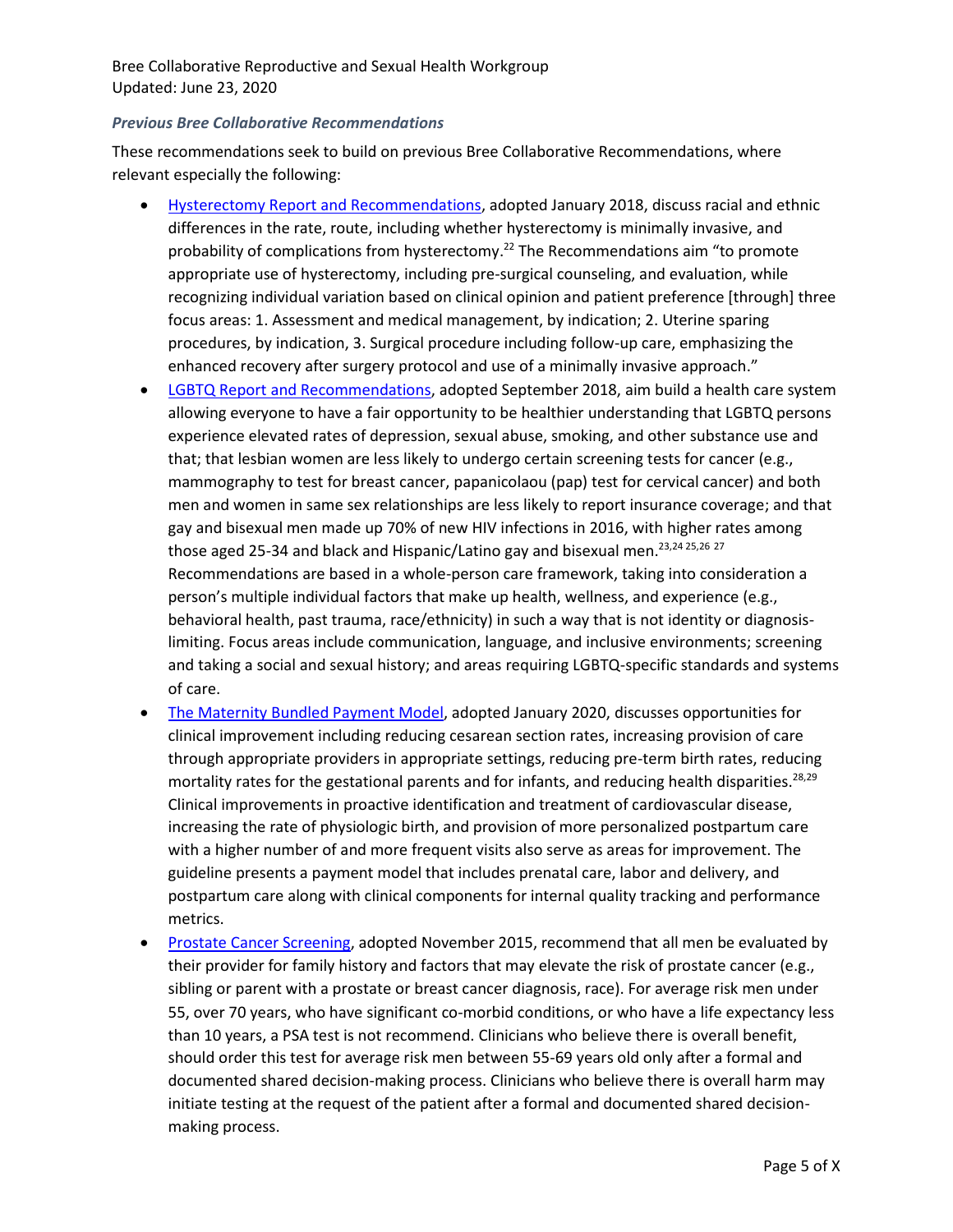### **Recommendations for Stakeholders**

#### *These recommendations are not intended to be used in lieu of health advice.*

#### *Patients and Family Members*

- Find a health care provider that you feel comfortable talking with about your health care needs.
- If you are insured, talk to your health plan about what services are covered. If you are insured as a dependent on another person's health plan, talk to your health plan about any concerns about the confidentiality of the health care you receive.
- Talk to your provider about
	- $\circ$  Your past sexual history including the gender, sex of your sexual partners as well as types of sex and any history of sexually transmitted infections.
	- o Whether you want or need screening for STIs.
	- o Whether you want to become a parent in the next year
	- $\circ$  Any concerns that you might have about being down or depressed, especially if you have had thoughts of hurting yourself or others.
	- $\circ$  Your relationships with your partners including whether you have every felt unsafe in the relationship(s) or experienced threats of harm or violence.
	- o Tobacco, alcohol, or drug use.
	- o How often to have regular cancer screenings.
	- o Community resources that are available in your area.
	- o How comfortable you feel in your provider's office including any feedback about access, and any other issues.
	- $\circ$  Any concerns about the confidentiality of the care you are receiving, including any concerns about communications from your provider or health plan.

#### *Health Care Providers*

- **Access**
- **Patient Centeredness** 
	- $\circ$  Consider a patient's comfort level and be prepared to discuss how and why a sexual history is important and how patient confidentiality is ensured.
	- $\circ$  Ask about the patient's gender identity, chosen pronouns, and chosen name. This should ideally be done when the patient initially registers for care to facilitate inclusion of this information in the medical record and to ensure appropriate use of pronouns throughout the patient's care.
- **Appropriate Care**
	- o **Parenting Intention:** Ask the patient about whether they want become a parent in the next year.
		- Discuss reproduction and contraception methods with patients as appropriate. Information on birth control across the gender spectrum is available [here.](https://www.reproductiveaccess.org/resource/birth-control-across-the-gender-spectrum/)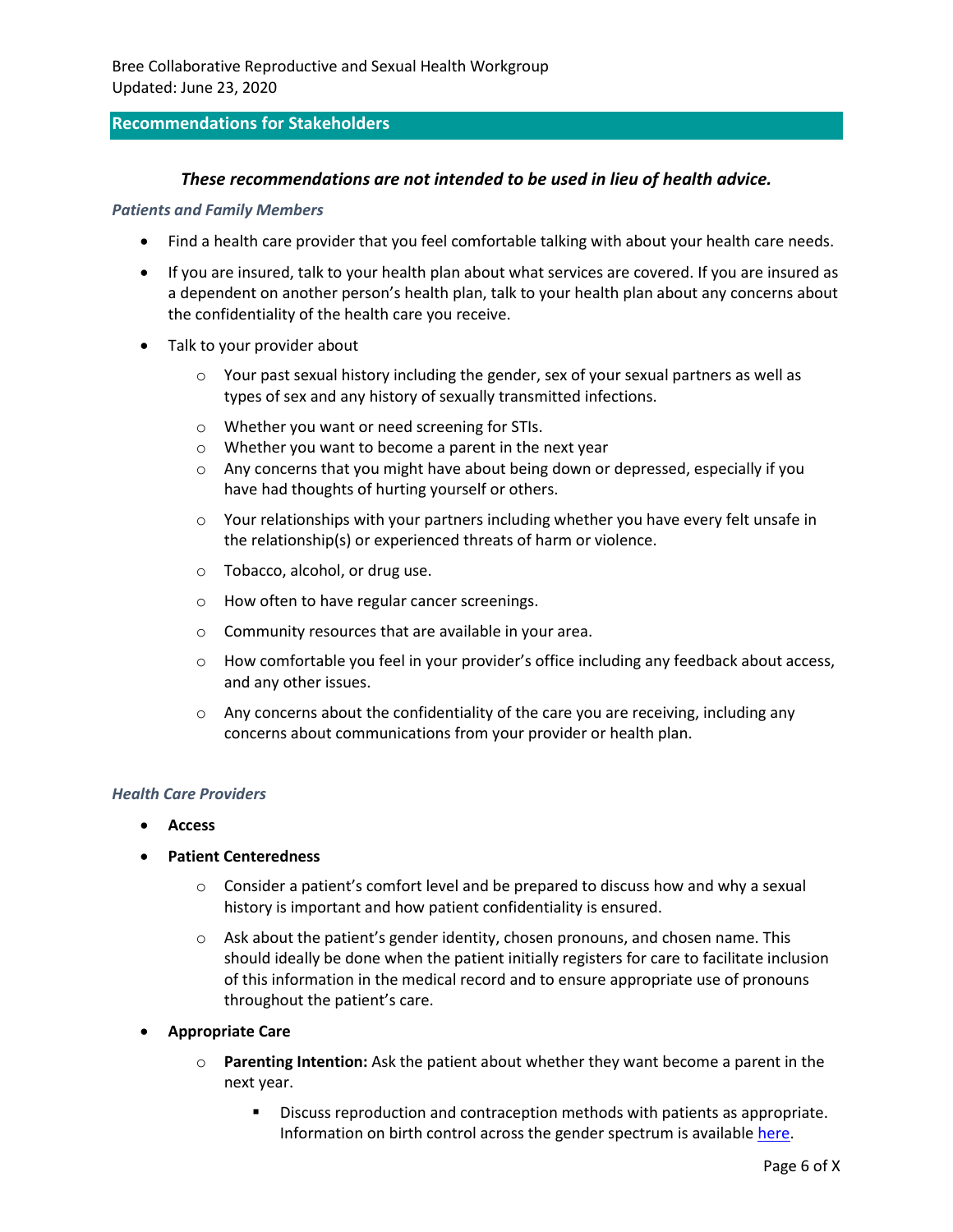> Other topics relevant to reproduction include sperm/egg banking, fertility treatments and options, counseling on all options including abortion. Providers should also feel comfortable performing a preconception counseling visit or refer to a provider who is able to perform these services.

- Ask about plans for adoption and surrogacy. LBGTQ people should be asked about whether they want to have a family in the future as well. Providers should have some awareness around adoption options and steps in surrogacy.
- o **Sexual History and STI:** Take a sexual history as part of an initial new patient visit that includes:
	- If patient has had sex with men, women, both men and women, and/or other/non-binary, or none.
	- Types of sex including oral, vaginal, and insertive and receptive anal sex (i.e., top, bottom, or versatile)
	- History of any previously sexually transmitted infections (STI) and concern about having contracted an STI (e.g., "Do you have any worry about having contracted an STI?")
- o Screen for the following during the medical history:
	- Behavioral health concerns including depression, suicidal ideation, and anxiety using a validated instrument (e.g., Patient Health Questionnaire 9 Item or 2 Item, Columbia Suicide Severity Scale, Generalized Anxiety Disorder 7-Item) annually.
		- Ideally behavioral health services should be integrated into primary care as outlined in the 2017 Behavioral Health Integration Report and Recommendations. If appropriate behavioral health services are not available onsite, develop a comprehensive referral network.
	- Intimate partner violence.
	- Tobacco use.
	- Alcohol and other drug use as outlined in the 2015 Addiction and Dependence Treatment Report and Recommendations following the Screening, Brief Intervention, and Referral to Treatment (SBIRT) protocol.
	- **■** Immunize all patients through age 26 for human papillomavirus (HPV). Monitor for changes to this recommendation from national organizations.
- o **Cancer Screening:** Discuss regular, appropriate cervical cancer screening and breast cancer screening with patients with cervical and breast tissue for patients who are at higher risk of cervical and breast cancer including women who have sex with women or men and transgender men or genderqueer people who were assigned female at birth.

Discuss prostate cancer screenings with transgender women as outlined in the 2015 Bree Collaborative [Prostate Cancer Screening Report and Recommendations](http://www.breecollaborative.org/wp-content/uploads/Prostate-Cancer-Recommendations-Final-15-11.pdf)

• **Cultural Humility**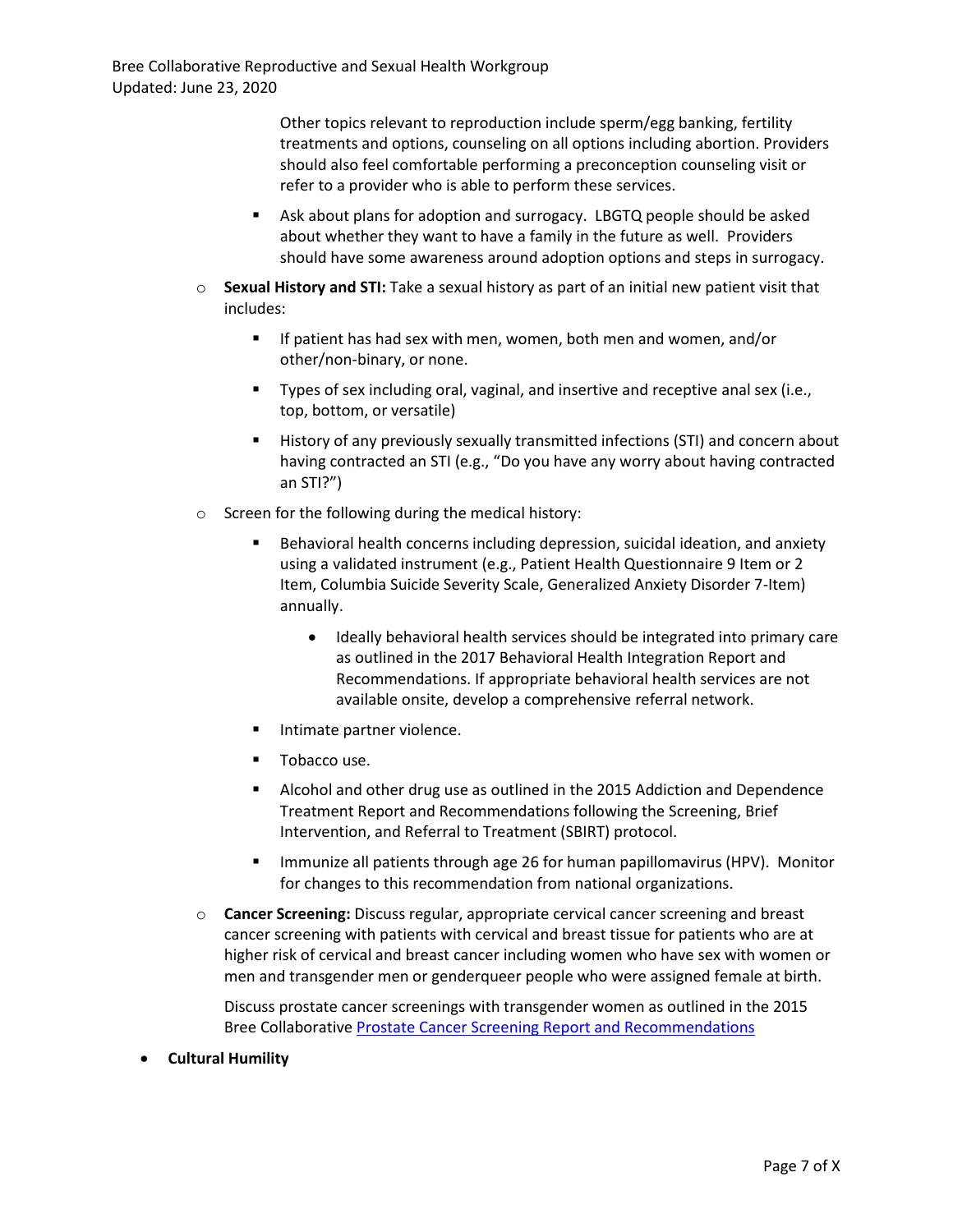### *Health Care Delivery Systems*

- **Access**
	- o Language. Review requirements to offer language services in healthcare settings from the Washington Coalition for language acces[s here](https://www.wascla.org/library/attachment.351986) and from the Robert Wood Johnson Foundation here.
	- o Physical access
	- $\circ$  Telehealth: Improve TeleHealth access especially for populations who are staying home to avoid ICE.
- **Patient Centeredness**
	- o Train all staff about using inclusive, non-stigmatizing language.
	- $\circ$  Revise forms and protocols (e.g., mission statement, employee materials) to reflect an open and affirming environment including non-discrimination in hiring practices.
- **Appropriate Care**
	- o Configure your system's electronic health record (EHR) to accurately reflect the patient's chosen pronouns, chosen name, XXX
- **Cultural Sensitivity**

#### *Health Plans*

- Identify the patient's primary care provider and be sure the patient knows who this is.
- Ensure equity in infertility treatment coverage for subscribers with same and opposite sex partners (e.g., not requiring 12 months if under 35 and 6 months if over 35 of non-covered clinically-supervised insemination prior to reimbursement if not in an opposite-sex relationship).
- Ensure appropriate referral networks for XXX
- Include performance and quality metrics in contracts with providers and other purchasing agreements, that promote XXX
- Do not require a copay or deductible for XXX
- Allow information technology systems to include race/ethnicity
- Establish a simple process for individuals insured as dependents on another person's health plan (e.g., a minor using their parent's insurance) to access care confidentially using their insurance, and provide enrollees with clear and accessible information about how to access this process.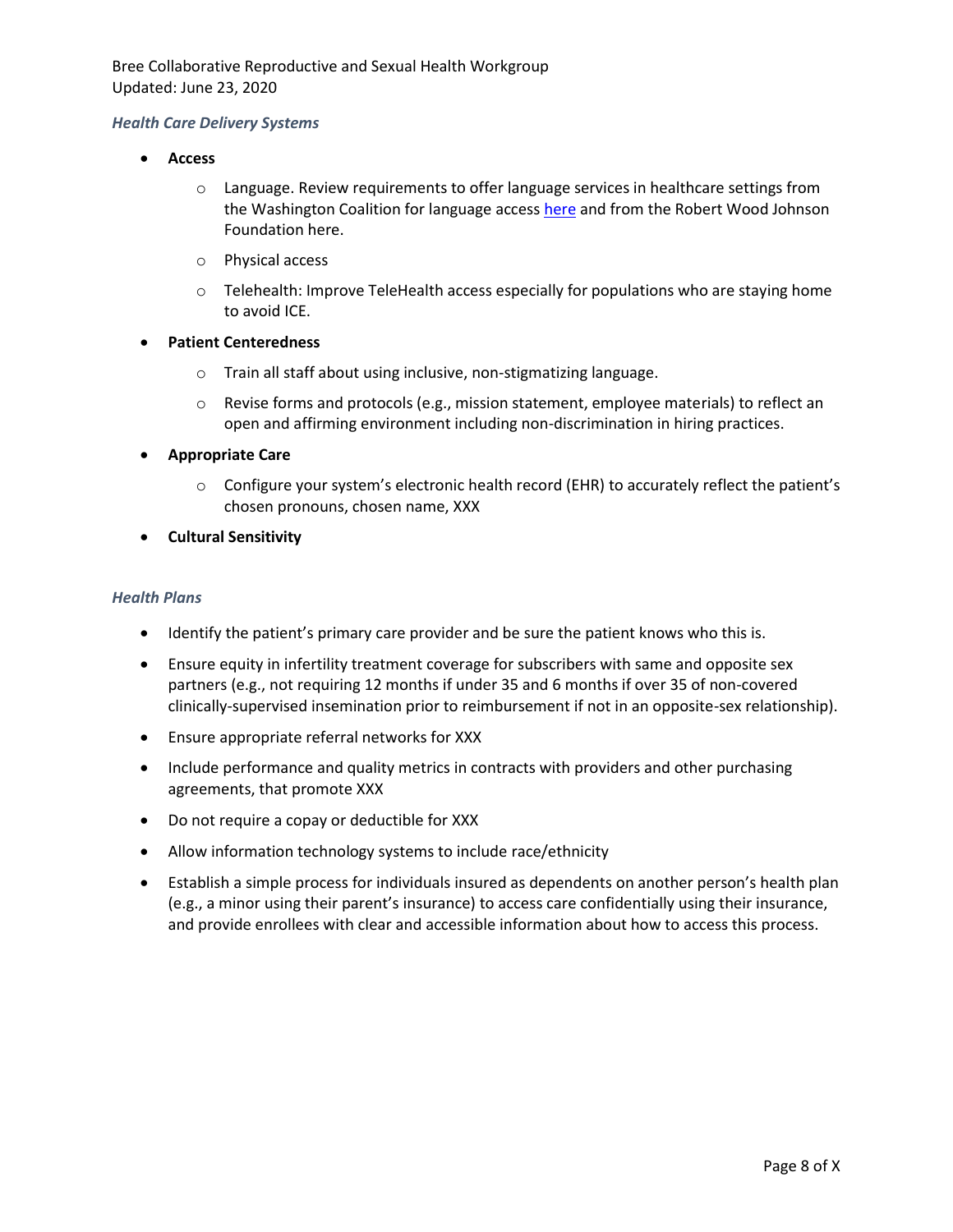### *Employers*

- Review recommendations to health plans and include similar language in your contracts.
- Consider benefits around infertility and improve language around leave for same sex couples who adopt or conceive through surrogacy.

### *Washington State Agencies (e.g., Health Care Authority, Department of Health)*

- State agencies and government leaders should support and promote a robust public health infrastructure to meet the needs of all people in Washington State. This can be demonstrated through funding, legislation, communication, and advocacy.
- Consider developing a PEP Hotline to improve access to post-exposure prophylaxis. This was done in NYC. Senate Bill 6303 was introduced in 2020 but did not make it out of committee.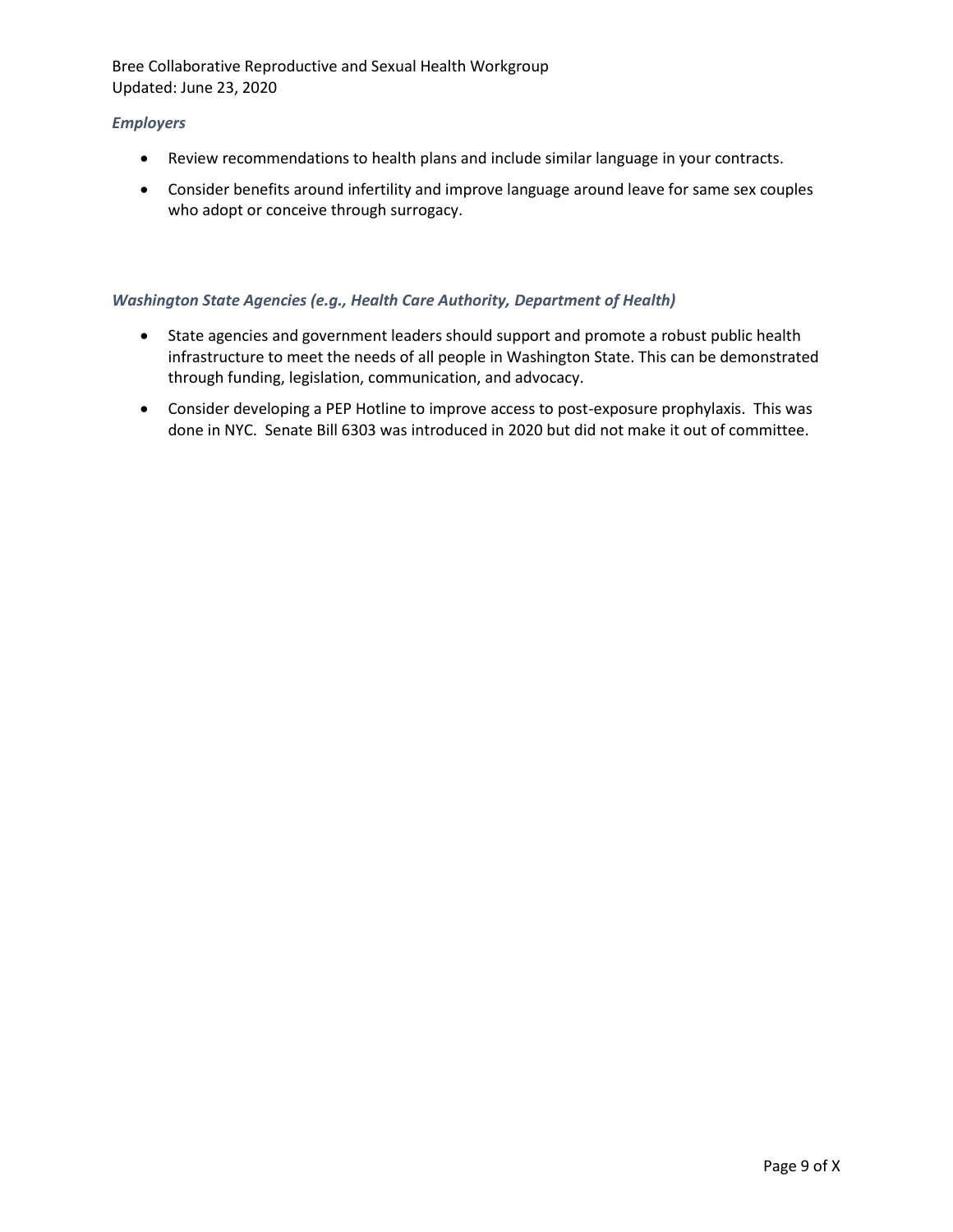### **Culturally-Sensitive Care**

A person is both an individual with distinct needs and has needs that are informed by cultural background. Our workgroup believes that understanding both is necessary to ensure high-quality care, starting with addressing bias present within individual health care providers and staff and bias that is systemic in our health care infrastructure.

#### *Addressing Bias*

Implicit bias, nonconscious assumptions based on incomplete information such as a person's appearance, along with stereotyping are pervasive among American society. These biases are present among health care providers as well, contributing in part to disparities in health.<sup>30</sup> Implicit bias impacts the health care experiences and outcomes of all of populations of interest within this report. Some aspects of implicit bias in medical care have been well-documented, such as white medical students and residents, as well as those outside of the medical profession, reporting a belief that black patients feel less pain. $31$ 

Within sexual and reproductive health services, what a provider recommends for type of contraception, especially long-acting reversable contraception, have been shown to vary depending on a patient's race/ethnicity and their socioeconomic status (i.e., that long-acting reversible contraception is more likely to be recommended for low socioeconomic status black and Latina patients than low socioeconomic white patients.)<sup>32</sup> To support health equity, the American College of Obstetricians and Gynecologists (ACOG) recommends practitioners raise awareness of health disparities among colleagues within their organization, support organizational quality improvement initiatives to target identified disparities, educate colleagues about relevant community resources, work with community partners such as local public health to address the social determinants of health, and advocate for policy changes to improve health and reduce disparities.<sup>33</sup>

### *Cultural Humility*

Competence, implying the "detached mastery of a theoretically finite body of knowledge," is problematic in the delivery of health care due to a "false sense of security [from] stereotyping" and issues in which behaviors or symptoms are ascribed to the person's specific cultural background rather than their individual disease or disorder.<sup>34</sup> Cultural awareness trainings are critiqued for their inability to effect meaningful change due to being short and often infantizing, being unable to make up for the empathy-burnout that time-scare providers experience, and not showing any meaningful effect on a person or a population's health outcomes.<sup>35,36,37</sup> Cultural humility relies on a life-long learning process in which a provider is "flexible and humble enough to assess anew the cultural dimensions of the experiences of each [person]."<sup>30</sup> Rather than having a static endpoint, self-questioning and self-critique, and active listening become part of the process.<sup>38</sup>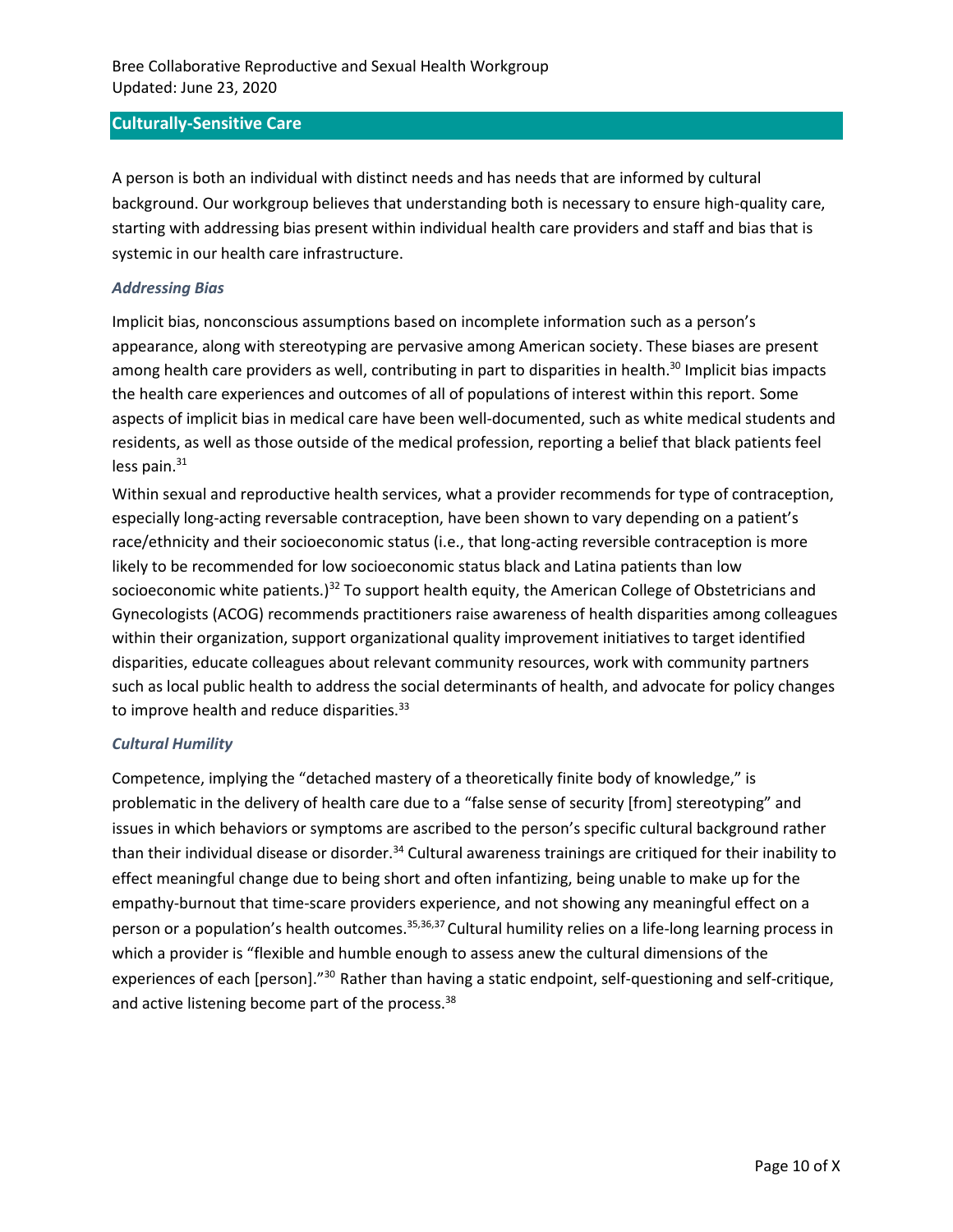### **Access to Care**

Barriers to access inform many of the disparities seen across our priority populations. While some barriers to care are informed by state and national-level policy, others stem from physical barriers to the care delivery site or language and cognitive barriers that can hinder patient understanding of written or verbal material and therefore following recommendations or understanding diagnoses.

#### *Insurance*

Access to health insurance coverage determines access to health care delivery due to the high cost of medical care. Insurance coverage varies based on where people live and on their citizenship status. Foreign-born women are less likely to have health insurance when compared to those born in the United States and less likely to use sexual and reproductive health care services.<sup>39</sup> Lack of coverage stems mainly from systemic policy barriers.<sup>40</sup> The workgroup acknowledges that much of this is outside of the control of individual stakeholders and argues for understanding of how these barriers may impact a delivery system's patient population and advocacy for more inclusive coverage as a next step.

#### *Language*

Information by counties in Washington State on the prevalence of languages spoken in the home is available [here.](https://www.ofm.wa.gov/washington-data-research/statewide-data/washington-trends/social-economic-conditions/language-spoken-home/languages-spoken-home-mapped-county)

#### *Physical Accessibility*

Facilities should be physically accessible.

#### *Cognitive Accessibility*

The majority of American adults read at an 8<sup>th</sup> grade reading level while medical texts including instructions are written at a  $10<sup>th</sup>$  grade reading level.<sup>41</sup> This gap in understanding results in preventable poor health outcomes as people are unclear as to their next clinical steps.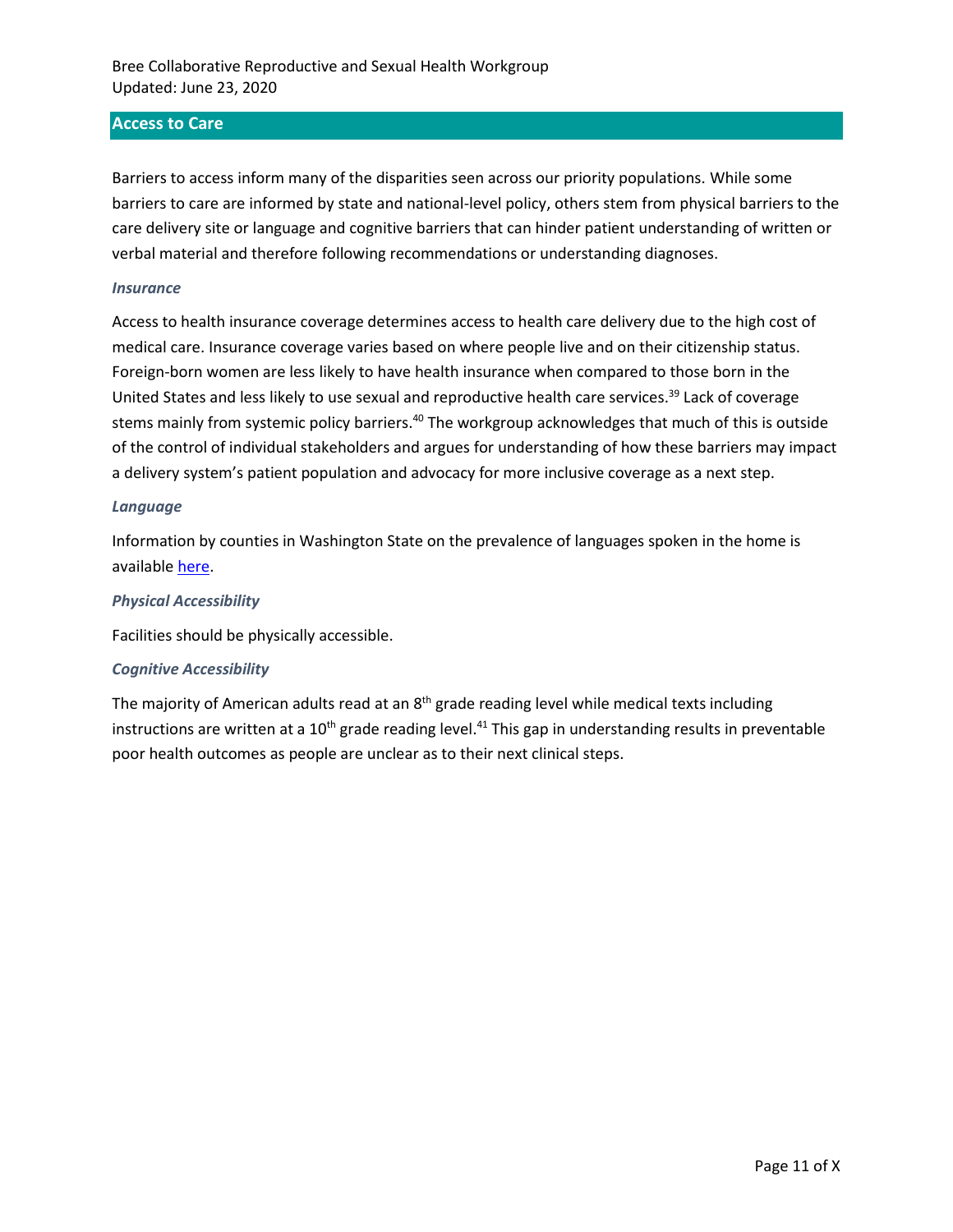### *Trauma-Informed Care*

Abuse, violence, and other forms of trauma are widespread. The landmark 1998 study on adverse childhood experiences (ACEs) shows the high prevalence of ACEs and links these experiences to a lifetime risk of poor health outcomes such as alcoholism, depression, heart disease, cancer, and obesity.<sup>42</sup> While children are highly sensitive to trauma, as seen through these later health impacts, trauma is also impactful for adults.

Trauma-informed care is built on understanding a person's individual life experiences (e.g., asking what has happened to you) and the need for a clinical encounter to empower rather than re-traumatize a person. <sup>43</sup> In many cases, providers operate under the assumption that someone has experienced trauma without directly asking whether this is so.<sup>44</sup> Key aspects include fostering a person's feeling of safety in the clinical encounter and developing a positive, trusting person-provider relationship. Trust is based in a one party being vulnerable, such as through having an illness or a lower level of knowledge, and believing the other party will care for their interests.<sup>45</sup> Fidelity, competency, honesty, and confidentiality are also dimensions of trust.<sup>39</sup>

Reproductive and sexual health questions and services can feel especially invasive for a person who has experienced trauma. Establishing or reaffirming a person-provider relationship rests on developing interpersonal skills including being non-judgmental, providing reassurance, reaffirming that the person can and should ask questions, and talking about the person's goals of care or treatment.<sup>46</sup> This workgroup does not endorse a single guideline for trauma-informed care as this care philosophy cannot be operationalized through a checklist. Many entities have developed toolkits to support traumainformed care.

The Centers for Disease Control and Prevention lists six principles to a trauma-informed approach: <sup>47</sup>

- **Safety**: Staff and people receiving care feel physically and psychologically safe
- **Trustworthiness and transparency**
- **Peer support**: Those with lived experience of trauma as allies in recovery or using stories
- **Collaboration and mutuality**: Decision making is shared, power differentials among staff or between providers and people receiving care is reduced
- **Choice**: Empowerment and self-advocacy
- **Cultural, historical and gender issues**: Recognizing and addressing historical trauma, removing provider bias, care that is responsive to cultural background

The Substance Abuse and Mental Health Services Association uses the four Rs:<sup>48</sup>

- **Realization** that anyone may have experienced trauma and their behavior can be understood as a coping strategy to address past trauma
- **Recognize** the signs of trauma
- **Respond** to the above through using a universal precautions approach
- **Resist Re-traumatization** by seeking to not create toxic or stressful environments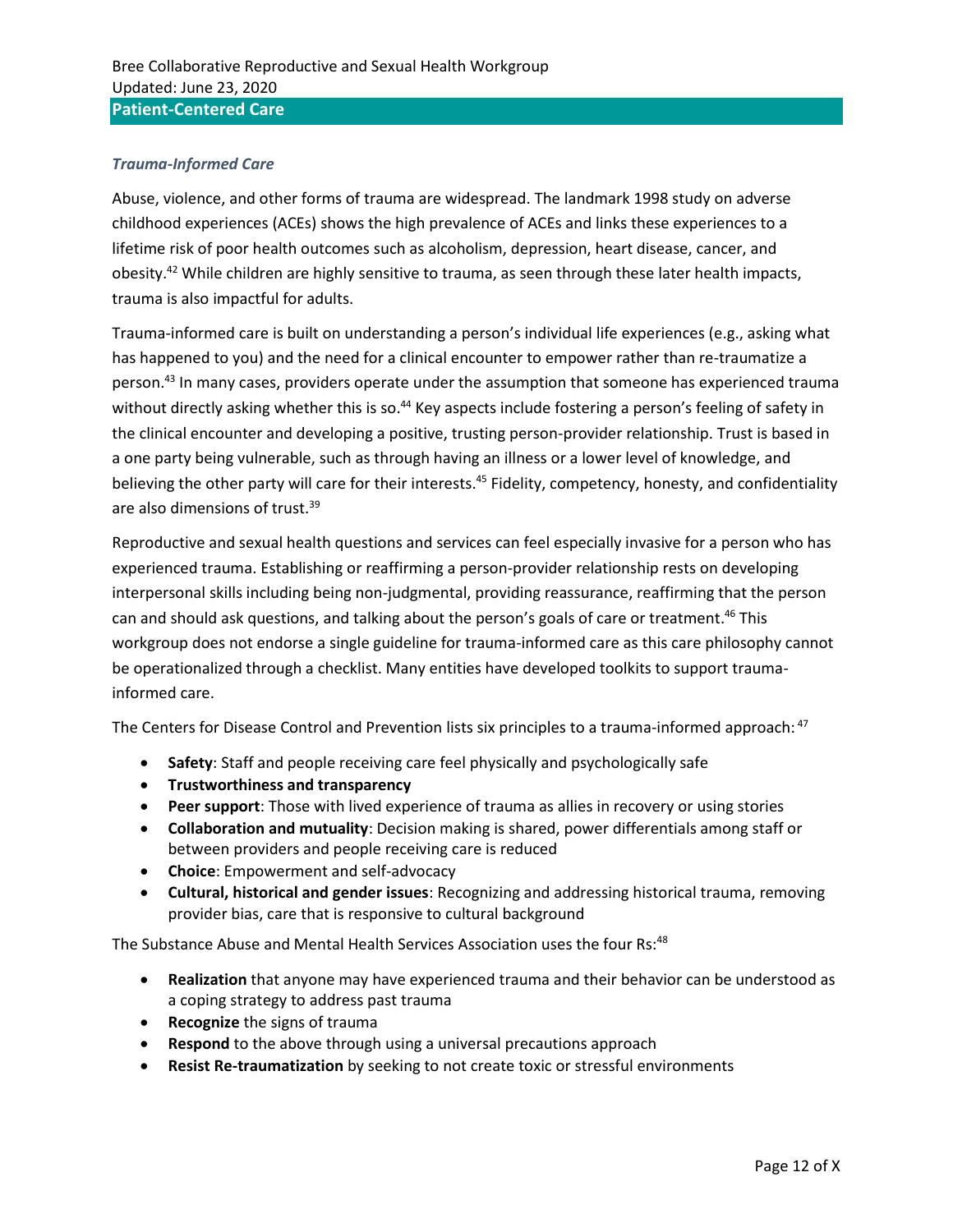## **Appropriate Care**

### *Family Planning*

The *pregnancy intention* screening question, here changed to use the term *parenting intention* to be inclusive of those who cannot or may not intend to become pregnant, has been found by patients to be helpful in starting a conversation about family planning and related to contraceptive use.<sup>49,50</sup> This question is typically well-received by patients and clinicians report felt the question should be included in routine reproductive health care.<sup>51,52</sup> Patient centered contraceptive counseling allows the patient and provider to work together in talking about needs and preferences, is more likely to allow a person's preferences to be part of the eventual decision, and more likely to result in adherence to the chosen contraceptive method.53,54

The Family Planning National Training Center provides four best practice recommendations to increase contraceptive access: stock a broad range of contraceptive methods, discuss pregnancy intention and provide patient-centered counseling, develop systems for same-visit provision of all contraceptive methods, and utilize diverse payment options to reduce cost as a barrier. <sup>55</sup> Patients switching from no method of contraception to any method results in a greater reduction in pregnancy than switching from to a moderately effective to most effective method. Women's decisions about which methods to use are less impactful than their decisions about whether to use contraception at all.<sup>56</sup>

### *Education and Screening*

Screening for diseases and disorders impacting reproductive health organs should follow guidelines of the US Preventive Services Task Force and relevant specialty societies, except for intimate partner violence. Universal education about healthy relationships and intimate partner violence are recommended over screening. Non-structured discussions on parenting or healthy relationships are more likely than structured screening tools to result in a person's disclosure of having experienced intimate partner violence.<sup>57</sup> Other practitioners recommend case finding, offering services to those showing signs or symptoms of violence over universal screening.<sup>58</sup>

Cervical, breast, and prostate cancer screening should follow the age-specific guidance of the USPSTF and be individualized based on risk factors (e.g., family history). People with cervical tissue should be screened if age 21-29 every three years, if 30-65 every three years with cervical cytology alone or every five years with high-risk human papillomavirus alone or in combination with cervical cytology alone, if over 65 screening is not recommended if previous screening has been adequate.<sup>59</sup> People with breast tissue should be screened for breast cancer with a mammography every other year if aged 50-74, base a decision to screen 40-49 on the risks and benefits of screening.<sup>60</sup>

For people who have receptive anal sex, clinicians should follow the 2015, the Washington State Department of Health and Public Health Seattle and King County PrEP Implementation Guidelines<sup>61</sup> with more specific definitions that allow for easier adoption. The workgroup endorses these guidelines and recommends their use across Washington State. The guidelines are availabl[e here.](http://www.kingcounty.gov/depts/health/communicable-diseases/hiv-std/patients/~/media/depts/health/communicable-diseases/documents/hivstd/PrEP-implementation-guidelines.ashx) For HIV treatment, follow the United States Department of Health and Human Services Guidelines for the Use of Antiretroviral Agents in Adults and Adolescents Living with HIV, available [here](https://aidsinfo.nih.gov/contentfiles/lvguidelines/adultandadolescentgl.pdf) (updated March 2018).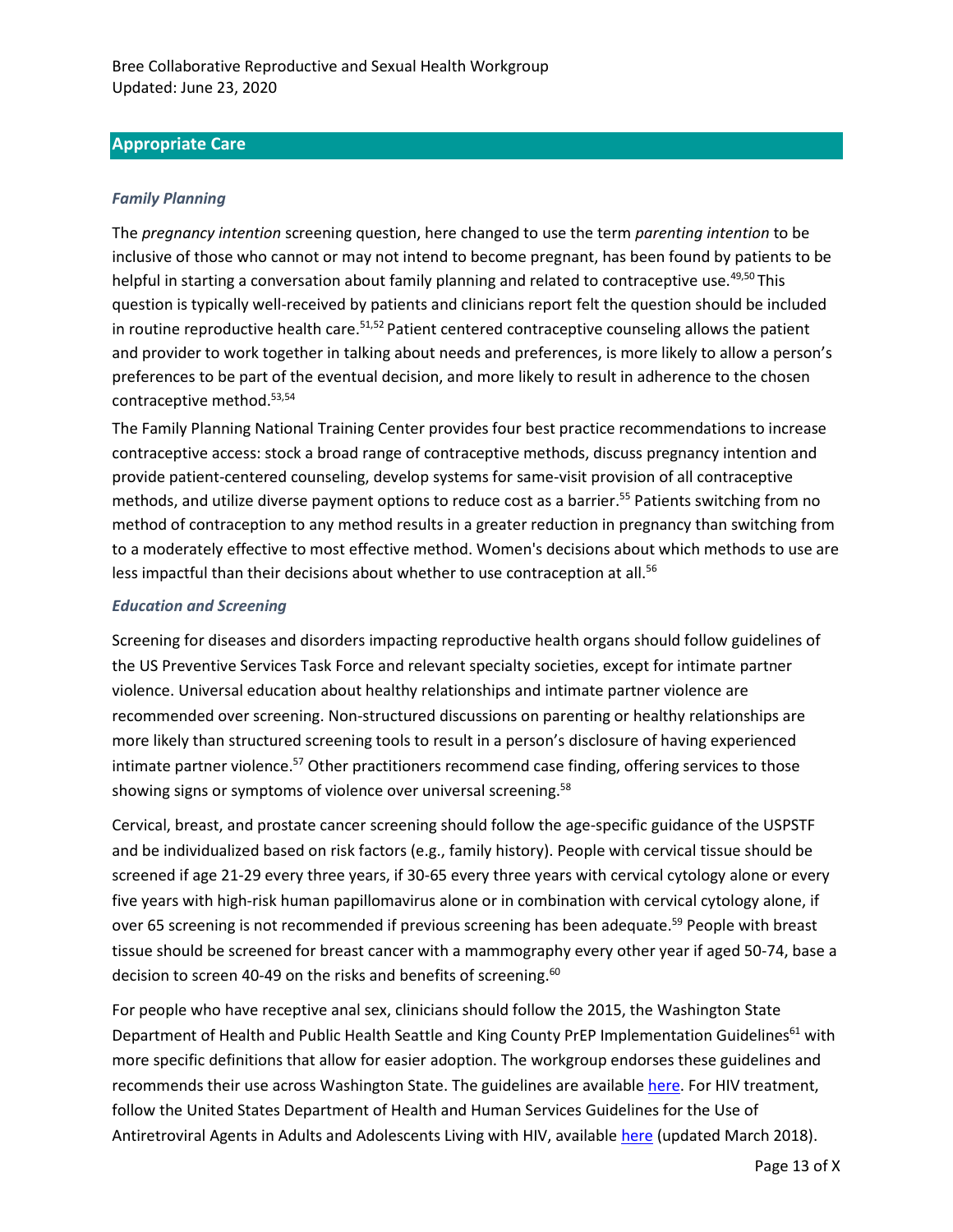### **Measurement**

Most nationally recognized measures focus on maternity care. Many of these are discussed in the 2020 Maternity Care Bundled Payment Model.

The National Quality Forum [Perinatal and Reproductive Health 2015-2016 Final Report](http://www.qualityforum.org/Publications/2016/12/Perinatal_and_Reproductive_Health_2015-2016_Final_Report.aspx) includes two contraceptive care measures not related to postpartum contraception:

#### **2903 Contraceptive Care – Most & Moderately Effective Methods**

Description: The percentage of women aged 15-44 years at risk of unintended pregnancy that is provided a most effective (i.e., sterilization, implants, intrauterine devices or systems (IUD/IUS)) or moderately effective (i.e., injectables, oral pills, patch, ring, or diaphragm) FDA-approved methods of contraception.

### **2904 Contraceptive Care - Access to LARC**

Description: Percentage of women aged 15-44 years at risk of unintended pregnancy that is provided a long-acting reversible method of contraception (i.e., implants, intrauterine devices or systems (IUD/IUS). It is an access measure because it is intended to identify situations in which women do not have access to the long-acting reversible methods of contraception (LARC), i.e., contraceptive implants and intrauterine devices.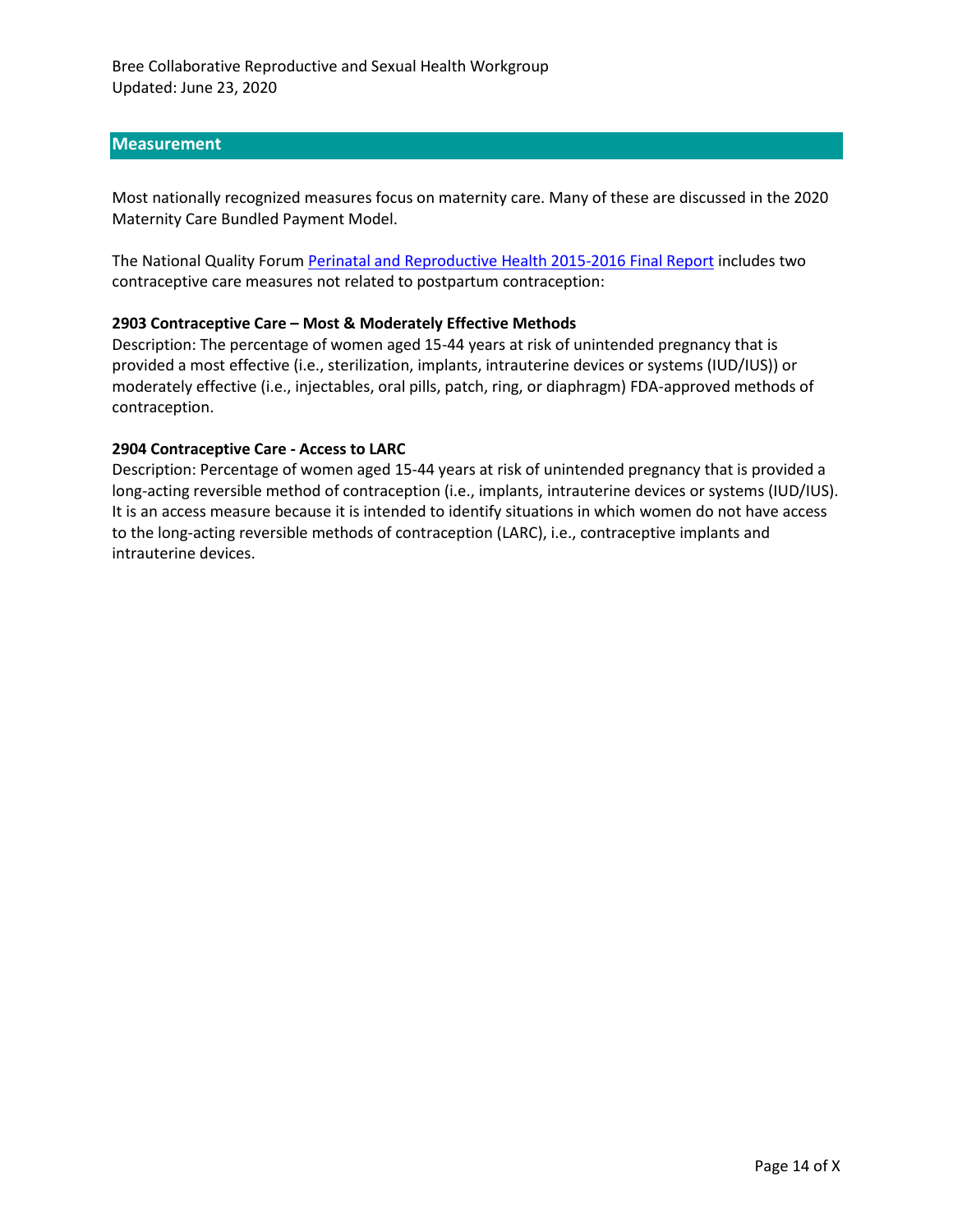# **Appendix C: Guideline and Systematic Review Search Results**

|                                              | Year | Title                                                                                                                                                        | Summary                                                                                                                                                                                                                                                                                                                                                                                                                                                                                                                                                                                                                                                                                                                                                                                                                                                                                                                                                                                                                    |
|----------------------------------------------|------|--------------------------------------------------------------------------------------------------------------------------------------------------------------|----------------------------------------------------------------------------------------------------------------------------------------------------------------------------------------------------------------------------------------------------------------------------------------------------------------------------------------------------------------------------------------------------------------------------------------------------------------------------------------------------------------------------------------------------------------------------------------------------------------------------------------------------------------------------------------------------------------------------------------------------------------------------------------------------------------------------------------------------------------------------------------------------------------------------------------------------------------------------------------------------------------------------|
| AHRQ:<br>Research<br>Findings and<br>Reports | 2019 | <b>Can Physical</b><br><b>Activity Improve</b><br>the Health of<br><b>Wheelchair Users?</b><br>A Systematic<br><b>Review</b>                                 | In-progress                                                                                                                                                                                                                                                                                                                                                                                                                                                                                                                                                                                                                                                                                                                                                                                                                                                                                                                                                                                                                |
|                                              | 2018 | <b>Achieving Health</b><br><b>Equity in Preventive</b><br>Services:<br>Systematic<br><b>Evidence Review</b>                                                  | In populations adversely affected by disparities, evidence is strongest for patient navigation to increase<br>colorectal, breast, and cervical cancer screening; telephone calls and prompts to increase colorectal cancer<br>screening; and reminders including lay health workers encouraging breast cancer screening. Evidence is low<br>or insufficient to determine effects of barriers or effectiveness of other interventions because of lack of<br>studies and methodological limitations of existing studies.                                                                                                                                                                                                                                                                                                                                                                                                                                                                                                     |
|                                              | 2012 | <b>Closing the Quality</b><br><b>Gap Series: Quality</b><br>Improvement<br><b>Interventions To</b><br><b>Address Health</b><br><b>Disparities</b>            | The literature on QI interventions generally and their ability to improve health and health care is large.<br>Whether those interventions are effective at reducing disparities remains unclear. This report should not be<br>construed to assess the general effectiveness of QI in the health care setting; rather, QI has not been shown<br>specifically to reduce known disparities in health care or health outcomes. In a few instances, some<br>increased effect is seen in disadvantaged populations; these studies should be replicated and the<br>interventions studied further as having potential to address disparities.                                                                                                                                                                                                                                                                                                                                                                                      |
| Cochrane<br>Collection<br>Reviews            | 2019 | <b>Interventions for</b><br>sexual dysfunction<br>following stroke                                                                                           | Use of sertraline to treat premature ejaculation needs to be tested in further RCTs. The lack of benefit with<br>structured sexual rehabilitation and pelvic floor physiotherapy should not be interpreted as proof of<br>ineffectiveness. Well-designed, randomised, double-blinded, placebo-controlled trials of long-term duration<br>are needed to determine the effectiveness of various types of interventions for sexual dysfunction. It should<br>be noted, however, that it may not be possible to double-blind trials of complex interventions.                                                                                                                                                                                                                                                                                                                                                                                                                                                                  |
|                                              | 2015 | Advocacy<br>interventions to<br>reduce or eliminate<br>violence and<br>promote the<br>physical and<br>psychosocial well-<br>being of women<br>who experience | Intensive advocacy may improve everyday life for women in domestic violence shelters/refuges in the short<br>term and reduce physical abuse one to two years after the intervention. There is no clear evidence that<br>intensive advocacy reduces sexual, emotional, or overall abuse, or that it benefits women's mental health. It<br>is unclear whether brief advocacy (mostly given in healthcare settings) is effective, although it may provide<br>short-term mental health benefits and reduce abuse, particularly in pregnant women and those suffering<br>less severe abuse. We considered the results of several studies to be potentially biased because of weak<br>study designs. There was little consistency between studies, with variations in the amount of advocacy given,<br>the type of benefits measured, and the lengths of follow-up periods. As a result, it was hard to combine their<br>results, and we cannot be certain of how much advocacy interventions benefit women or the impact of the |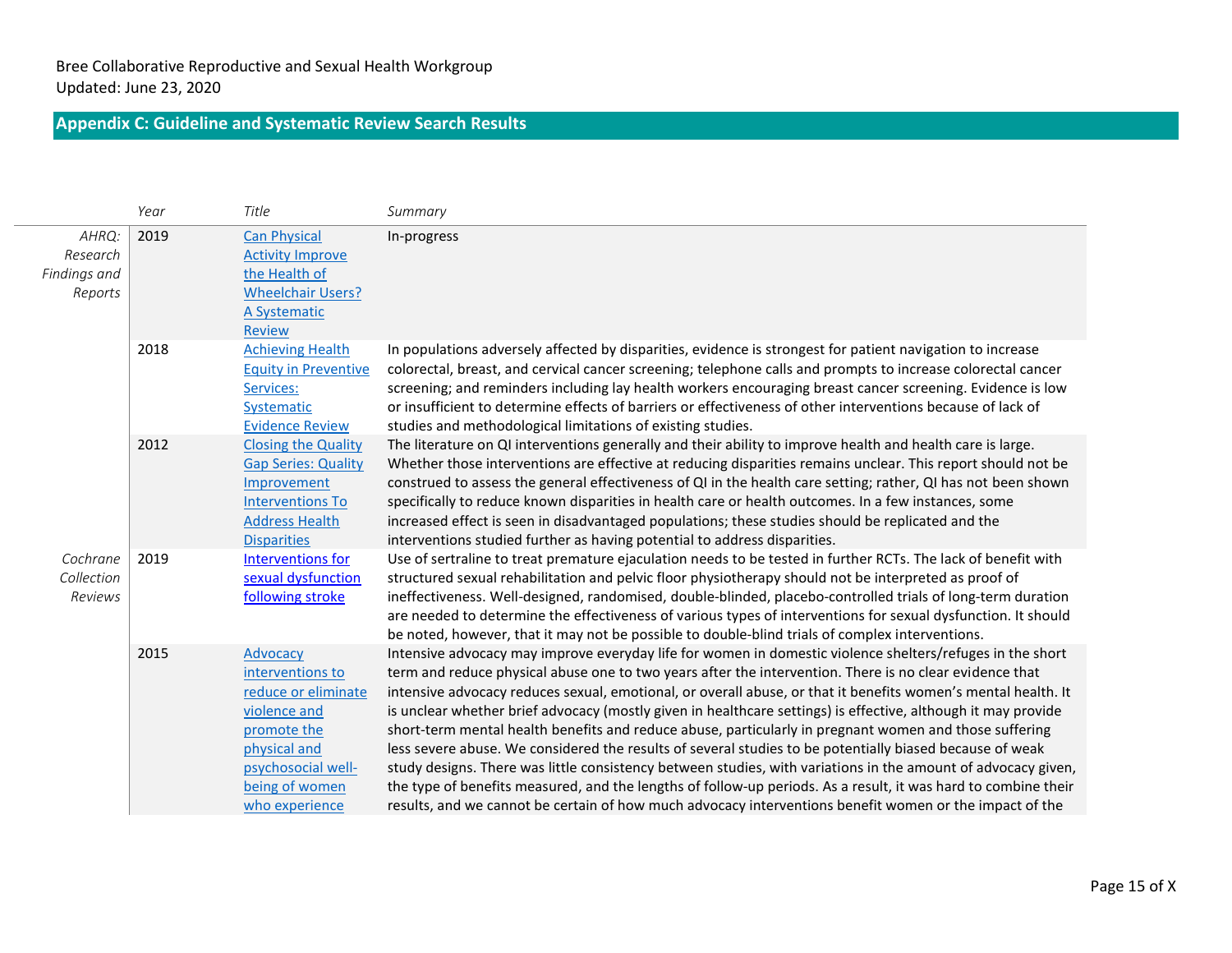| Health<br>Technology<br>Assessment<br>Program       |      | intimate partner<br>abuse                                                                     | type of advocacy, the place it was given, or the severity of the abuse experienced by the women receiving<br>the intervention.                                                                                                                                                                                                                                                                                                                                                                                                                                                                                                                                                                                                                                                                                                                                                                                                      |
|-----------------------------------------------------|------|-----------------------------------------------------------------------------------------------|-------------------------------------------------------------------------------------------------------------------------------------------------------------------------------------------------------------------------------------------------------------------------------------------------------------------------------------------------------------------------------------------------------------------------------------------------------------------------------------------------------------------------------------------------------------------------------------------------------------------------------------------------------------------------------------------------------------------------------------------------------------------------------------------------------------------------------------------------------------------------------------------------------------------------------------|
|                                                     | 2015 | <b>Screening women</b><br>for intimate partner<br>violence in<br>healthcare settings          | The evidence shows that screening increases the identification of women experiencing IPV in healthcare<br>settings. Overall, however, rates were low relative to best estimates of prevalence of IPV in women seeking<br>healthcare. Pregnant women in antenatal settings may be more likely to disclose IPV when screened,<br>however, rigorous research is needed to confirm this. There was no evidence of an effect for other outcomes<br>(referral, re-exposure to violence, health measures, harm arising from screening). Thus, while screening<br>increases identification, there is insufficient evidence to justify screening in healthcare settings. Furthermore,<br>there remains a need for studies comparing universal screening to case-finding (with or without advocacy or<br>therapeutic interventions) for women's long-term wellbeing in order to inform IPV identification policies in<br>healthcare settings. |
|                                                     | 2014 | Interventions for<br>preventing or<br>reducing domestic<br>violence against<br>pregnant women | There is insufficient evidence to assess the effectiveness of interventions for domestic violence on pregnancy<br>outcomes. There is a need for high-quality, RCTs with adequate statistical power to determine whether<br>intervention programs prevent or reduce domestic violence episodes during pregnancy or have any effect on<br>maternal and neonatal mortality and morbidity outcomes.                                                                                                                                                                                                                                                                                                                                                                                                                                                                                                                                     |
|                                                     | None |                                                                                               |                                                                                                                                                                                                                                                                                                                                                                                                                                                                                                                                                                                                                                                                                                                                                                                                                                                                                                                                     |
| Centers for<br>Disease Control<br>and Prevention    |      | https://www.cdc.gov/sexualhealth/                                                             |                                                                                                                                                                                                                                                                                                                                                                                                                                                                                                                                                                                                                                                                                                                                                                                                                                                                                                                                     |
| Institute for<br>Clinical and<br>Economic<br>Review | None |                                                                                               |                                                                                                                                                                                                                                                                                                                                                                                                                                                                                                                                                                                                                                                                                                                                                                                                                                                                                                                                     |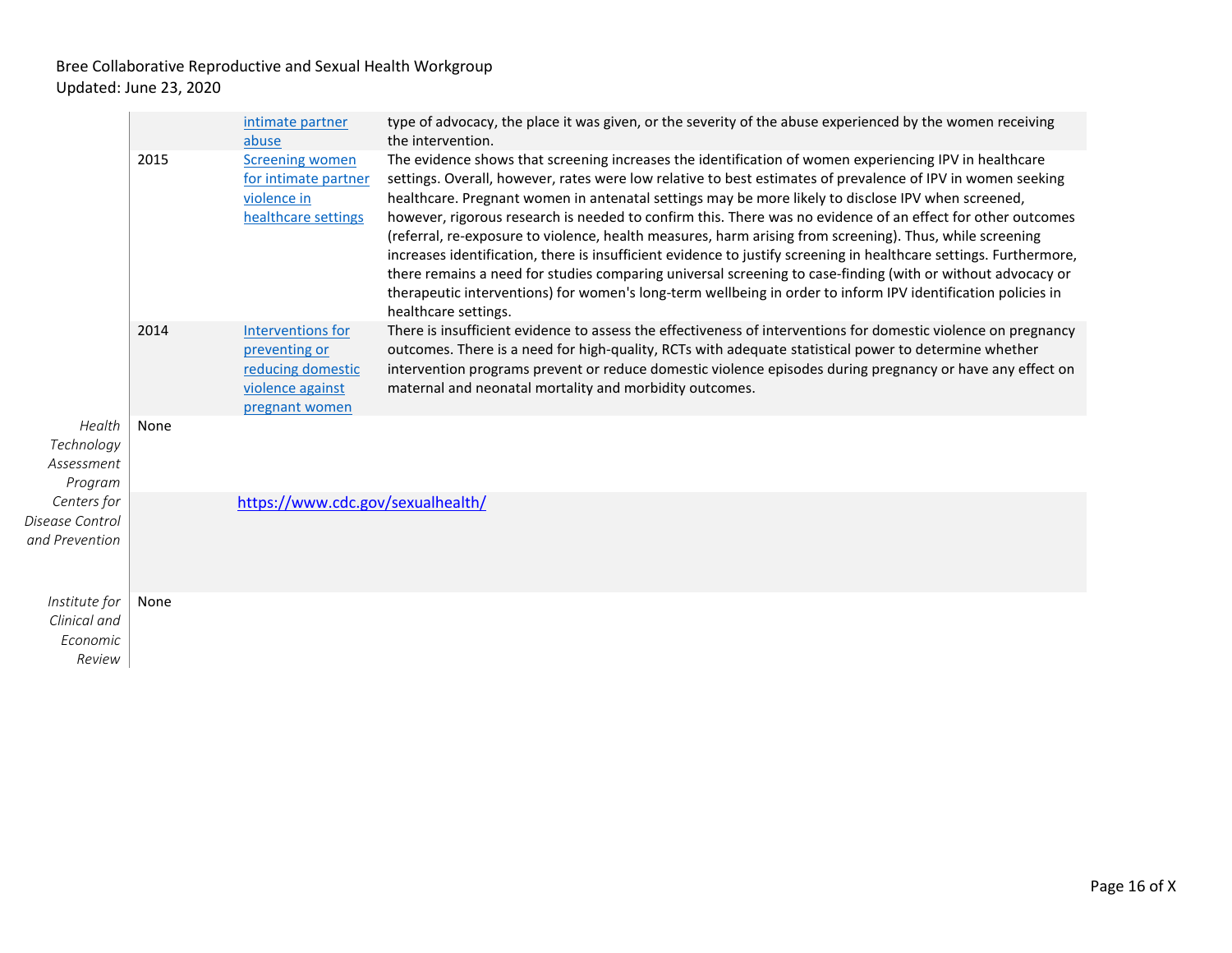| Veterans<br>Administration<br>Evidence-based<br>Synthesis<br>Program | 2013                         | <b>Intimate Partner</b><br>Violence:<br><b>Prevalence Among</b><br>U.S. Military<br><b>Veterans and Active</b><br>Duty<br>Servicemembers<br>and a Review of<br>Intervention<br>Approaches | We also identified six SRs that evaluated interventions aimed at decreasing exposure to IPV. None of these<br>SRs assessed primary IPV prevention strategies; all summarized literature on secondary prevention strategies<br>such as screening for IPV. Overall, screening in health care settings increases identification of IPV<br>victimization and appears to be feasible and acceptable. Screening alone, however, does not decrease rates<br>of IPV victimization. Other secondary prevention strategies (behavioral interventions, advocacy<br>interventions) provide insufficient evidence to demonstrate significant changes in IPV or IPV-related mental<br>or physical harms.                                                                                                                                                                                                                                                                                                                                                                                                                                                                                                                                                                                                |
|----------------------------------------------------------------------|------------------------------|-------------------------------------------------------------------------------------------------------------------------------------------------------------------------------------------|-------------------------------------------------------------------------------------------------------------------------------------------------------------------------------------------------------------------------------------------------------------------------------------------------------------------------------------------------------------------------------------------------------------------------------------------------------------------------------------------------------------------------------------------------------------------------------------------------------------------------------------------------------------------------------------------------------------------------------------------------------------------------------------------------------------------------------------------------------------------------------------------------------------------------------------------------------------------------------------------------------------------------------------------------------------------------------------------------------------------------------------------------------------------------------------------------------------------------------------------------------------------------------------------|
| The American<br>College of<br>Obstetricians<br>and<br>Gynecologists  | 2015                         | Racial and Ethnic<br>Disparities in<br>Obstetrics and<br>Gynecology                                                                                                                       | Reducing racial and ethnic disparities in health and health care should be a priority for all obstetrician-<br>gynecologists and other women's health care providers. Obstetrician-gynecologists can help to meet this<br>objective by<br>raising awareness among colleagues, residents, staff, and hospital administrators about the<br>$\bullet$<br>prevalence of racial and ethnic disparities and the effect on health outcomes<br>understanding the role that practitioner bias can play in health outcomes and health care<br>strongly encouraging the adoption of federal standards for collection of race and ethnicity<br>information in clinical and administrative data to better identify disparities<br>promoting research that not only identifies structural and cultural barriers to care but also tests the<br>$\bullet$<br>effectiveness of interventions to address such barriers<br>educating patients in a culturally sensitive manner about steps they can take to prevent disease<br>$\bullet$<br>conditions that are prevalent in their racial and ethnic groups<br>supporting and assisting in the recruitment of obstetrician-gynecologists and other health care<br>providers from racial and ethnic minorities into academic and community health care fields |
|                                                                      | 2012<br>(reaffirmed<br>2019) | <b>Intimate Partner</b><br>Violence                                                                                                                                                       | Obstetrician-gynecologists are in a unique position to assess and provide support for women who<br>experience IPV because of the nature of the patient-physician relationship and the many opportunities for<br>intervention that occur during the course of pregnancy, family planning, annual examinations, and other<br>women's health visits. The U.S. Department of Health and Human Services has recommended that IPV<br>screening and counseling should be a core part of women's preventive health visits. Physicians should screen<br>all women for IPV at periodic intervals, including during obstetric care (at the first prenatal visit, at least once<br>per trimester, and at the postpartum checkup), offer ongoing support, and review available prevention and<br>referral options. Resources are available in many communities to assist women who experience IPV.                                                                                                                                                                                                                                                                                                                                                                                                     |
|                                                                      | 2017                         | Domestic Violence                                                                                                                                                                         | FAQs                                                                                                                                                                                                                                                                                                                                                                                                                                                                                                                                                                                                                                                                                                                                                                                                                                                                                                                                                                                                                                                                                                                                                                                                                                                                                      |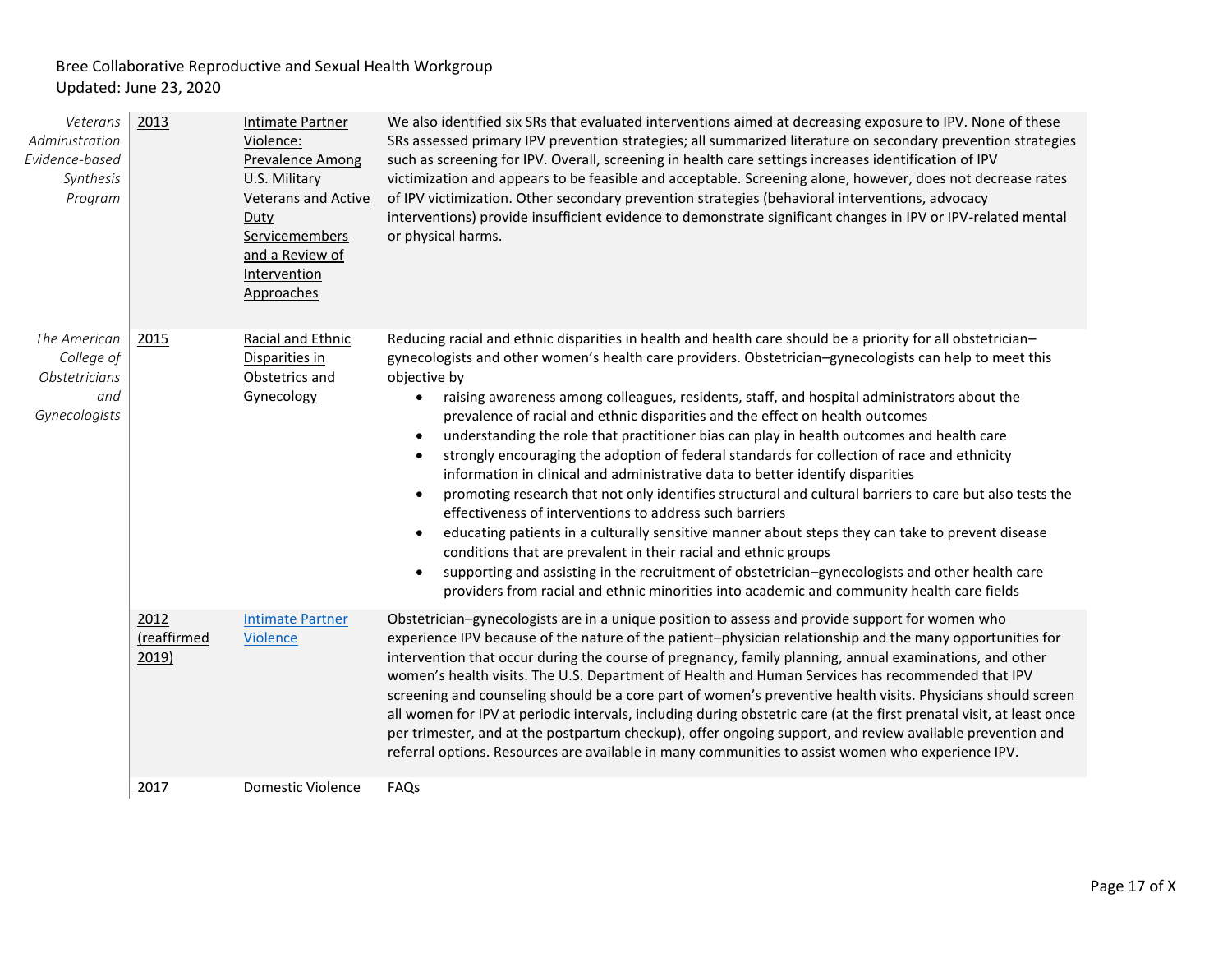| 2014 | Interactive site for<br>clinicians serving<br>women with<br>disabilities                                                                              | Part 1 includes an overview of the program, The Scope of Disability in Women, and Psychosocial<br>Issues.<br>Part 2 includes The GYN Examination, GYN Health Screening, Sexually Transmitted Disease and Skin<br>$\bullet$<br>Examination<br>Part 3 encompasses Medical and Reproductive Considerations. Modules include: Contraception;<br>$\bullet$<br>Menses and Abnormal Uterine Bleeding; Pregnancy and Parenting; Urinary and Bowel<br>Considerations; Diet, Physical Activity and Weight; Adolescent Health; and Aging and Osteoporosis.<br>Part 4 encompasses Reproductive Health Specific to Disability. Modules include: Spinal Cord Injury,<br>Spina Bifida, Multiple Sclerosis, Cerebral Palsy, Intellectual and Developmental Disabilities, and<br>Sensory Disabilities.<br>Part 5 encompasses Access to Health Care. Modules include: ADA Requirements and Incentives,<br>Disability Culture, and Universal Design/Office Practice Solutions<br>Part 6 is the Resources Section with links to resources for providers, patients and those who care for<br>$\bullet$<br>them. |
|------|-------------------------------------------------------------------------------------------------------------------------------------------------------|--------------------------------------------------------------------------------------------------------------------------------------------------------------------------------------------------------------------------------------------------------------------------------------------------------------------------------------------------------------------------------------------------------------------------------------------------------------------------------------------------------------------------------------------------------------------------------------------------------------------------------------------------------------------------------------------------------------------------------------------------------------------------------------------------------------------------------------------------------------------------------------------------------------------------------------------------------------------------------------------------------------------------------------------------------------------------------------------|
| 2001 | <b>Abuse Assessment</b><br><b>Screen</b>                                                                                                              | Many women with disabilities are at risk for abuse, however standard screening tools may not unveil abuse<br>common to women with disabilities such as with holding assistance or treatment.<br>McFarlane, J, et al. Abuse Assessment Screen-Disability (AAS-D): Measuring frequency, type, and<br>perpetrator of abuse toward women with physical disabilities. J of Women's Health and Gender-Based<br>Medicine 2001;10(9):861-866.                                                                                                                                                                                                                                                                                                                                                                                                                                                                                                                                                                                                                                                      |
| 2015 | <b>Health Care for</b><br>Unauthorized<br>Immigrants                                                                                                  | Unauthorized (undocumented) immigrants are less likely than other residents of the United States to have<br>health insurance. The American College of Obstetricians and Gynecologists has long supported a basic health<br>care package for all women living within the United States without regard to their country of origin or<br>documentation. Providing access to quality health care for unauthorized immigrants and their children, who<br>often were born in the United States and have U.S. citizenship, is essential to improving the nation's public<br>health.                                                                                                                                                                                                                                                                                                                                                                                                                                                                                                               |
| 2018 | Importance of<br><b>Social Determinants</b><br>of Health and<br><b>Cultural Awareness</b><br>in the Delivery of<br>Reproductive<br><b>Health Care</b> | The American College of Obstetricians and Gynecologists makes the following recommendations for<br>obstetrician-gynecologists and other health care providers to improve patient-centered care and decrease<br>inequities in reproductive health care:<br>Inquire about and document social and structural determinants of health that may influence a<br>$\bullet$<br>patient's health and use of health care such as access to stable housing, access to food and safe<br>drinking water, utility needs, safety in the home and community, immigration status, and<br>employment conditions.<br>Maximize referrals to social services to help improve patients' abilities to fulfill these needs.<br>$\bullet$<br>Provide access to interpreter services for all patient interactions when patient language is not the<br>$\bullet$<br>clinician's language.<br>Acknowledge that race, institutionalized racism, and other forms of discrimination serve as social<br>determinants of health.                                                                                            |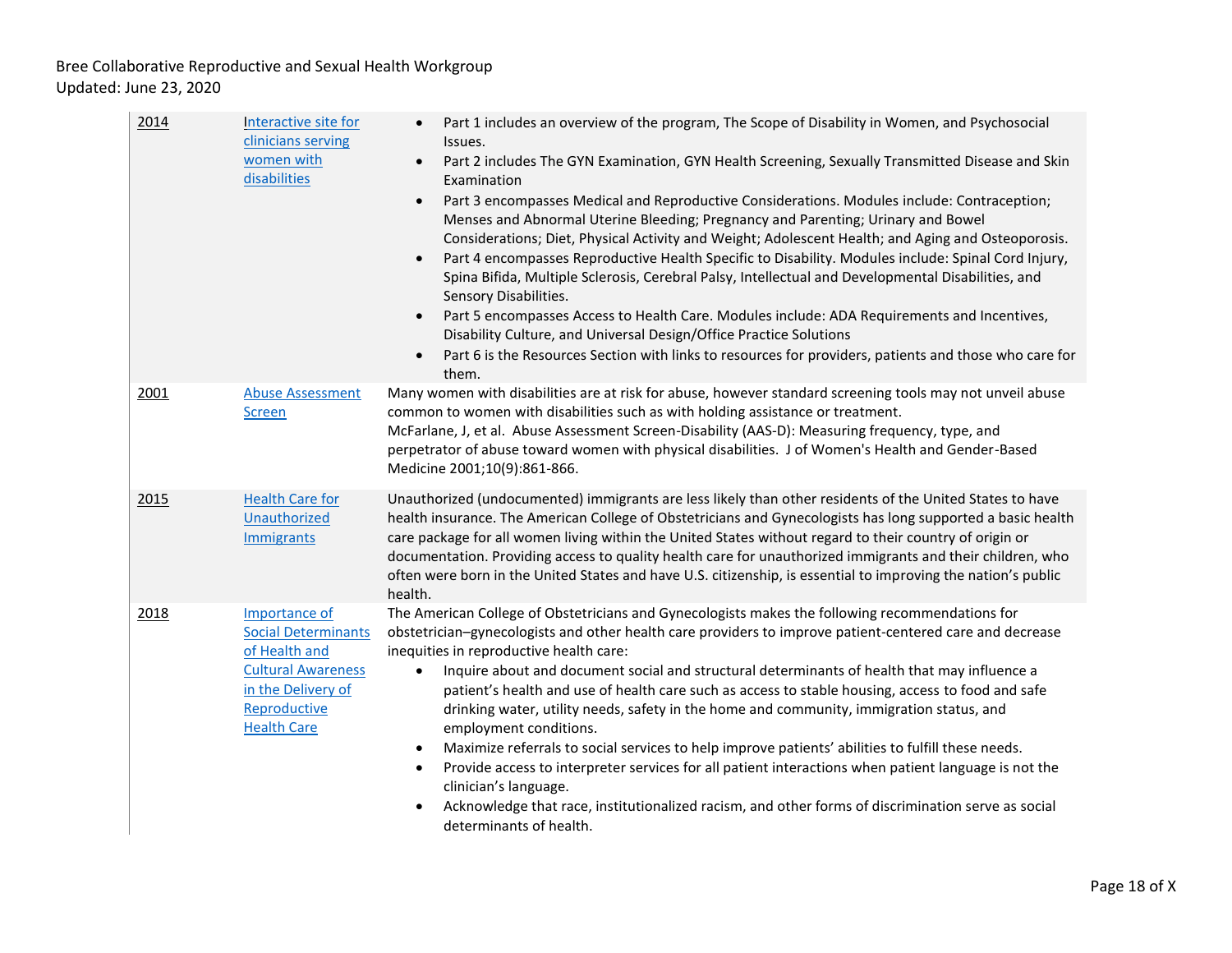- Recognize that stereotyping patients based on presumed cultural beliefs can negatively affect patient interactions, especially when patients' behaviors are attributed solely to individual choices without recognizing the role of social and structural factors.
- Advocate for policy changes that promote safe and healthy living environments.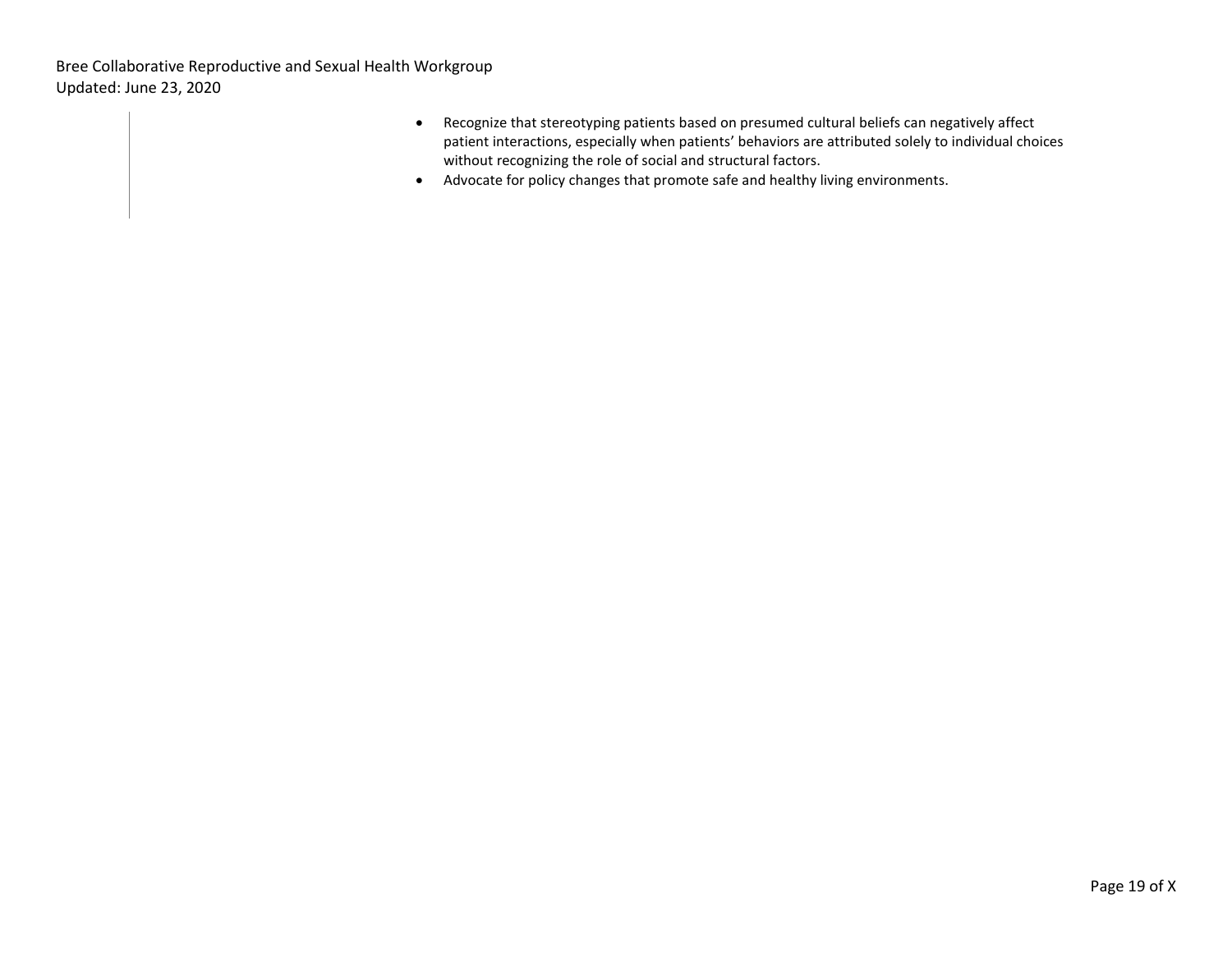## **References**

<sup>4</sup> Blue Bird Jernigan V, Peercy M, Branam D, et al. Beyond health equity: achieving wellness within American Indian and Alaska Native communities. Am J Public Health. 2015;105 Suppl 3(Suppl 3):S376–S379. doi:10.2105/AJPH.2014.302447

<sup>5</sup> Hardeman RR, Murphy KA, Karbeah J, Kozhimannil KB. Naming Institutionalized Racism in the Public Health Literature: A Systematic Literature Review. Public Health Rep. 2018;133(3):240–249. doi:10.1177/0033354918760574

<sup>6</sup> Haider S, Stoffel C, Donenberg G, Geller S. Reproductive health disparities: a focus on family planning and prevention among minority women and adolescents. *Glob Adv Health Med*. 2013;2(5):94–99. doi:10.7453/gahmj.2013.056

 $7$  Centers for Disease Control and Prevention. STDs in Racial and Ethnic Minorities. Accessed: <https://www.cdc.gov/std/stats17/minorities.htm#ref1>

<sup>8</sup> Kossler K, Kuroki LM, Allsworth JE, Secura GM, Roehl KA, Peipert JF. Perceived racial, socioeconomic and gender discrimination and its impact on contraceptive choice. Contraception. 2011;84(3):273–279.

<sup>9</sup> Washington Health Alliance. Community Checkup. [https://www.wacommunitycheckup.org/compare](https://www.wacommunitycheckup.org/compare-scores/measure-detail/?Measure%20Name=Breast%20cancer%20screening)[scores/measure-detail/?Measure%20Name=Breast%20cancer%20screening](https://www.wacommunitycheckup.org/compare-scores/measure-detail/?Measure%20Name=Breast%20cancer%20screening)

<sup>10</sup> Jacoby VL, Fujimoto VY, Giudice LC, Kuppermann M, Washington AE. Racial and ethnic disparities in benign gynecologic conditions and associated surgeries. Am J Obstet Gynecol. 2010;202(6):514–521. doi:10.1016/j.ajog.2010.02.039

<sup>11</sup> Centers for Disease Control and Prevention. Pregnancy-Related Deaths. Accessed: April 2019. Available: [www.cdc.gov/reproductivehealth/maternalinfanthealth/pregnancy-relatedmortality.htm](http://www.cdc.gov/reproductivehealth/maternalinfanthealth/pregnancy-relatedmortality.htm)

<sup>12</sup> Save the Children. State of the World's Mothers 2015. 2015. Accessed: May 2019. Available:

[www.savethechildren.org/content/dam/usa/reports/advocacy/sowm/sowm-2015.pdf](http://www.savethechildren.org/content/dam/usa/reports/advocacy/sowm/sowm-2015.pdf)

<sup>13</sup> Tucker MJ, Berg CJ, Callaghan WM, Hsia J. The Black-White disparity in pregnancy-related mortality from 5 conditions: differences in prevalence and case-fatality rates. *Am J Public Health.* 2007 Feb;97(2):247-51. <sup>14</sup> <https://www.census.gov/quickfacts/WA>

<sup>15</sup> [https://www.pewsocialtrends.org/2012/11/07/a-milestone-en-route-to-a-majority-minority-nation/#](https://www.pewsocialtrends.org/2012/11/07/a-milestone-en-route-to-a-majority-minority-nation/)

<sup>16</sup> https://www.migrationpolicy.org/data/state-profiles/state/demographics/WA

<sup>17</sup> <https://news.gallup.com/poll/203513/vermont-leads-states-lgbt-identification.aspx>

<sup>18</sup> [https://news.gallup.com/poll/182051/san-francisco-metro-area-ranks-highest-lgbt-](https://news.gallup.com/poll/182051/san-francisco-metro-area-ranks-highest-lgbt-percentage.aspx?utm_source=Social%20Issues&utm_medium=newsfeed&utm_campaign=tiles)

[percentage.aspx?utm\\_source=Social%20Issues&utm\\_medium=newsfeed&utm\\_campaign=tiles](https://news.gallup.com/poll/182051/san-francisco-metro-area-ranks-highest-lgbt-percentage.aspx?utm_source=Social%20Issues&utm_medium=newsfeed&utm_campaign=tiles)

<sup>19</sup> <https://www.ncjrs.gov/pdffiles1/nij/183781.pdf>

<sup>20</sup> <https://www.cdc.gov/violenceprevention/pdf/NISVS-StateReportBook.pdf>

<sup>21</sup> <https://belonging.berkeley.edu/targeteduniversalism>

<sup>22</sup> Jacoby VL, Fujimoto VY, Giudice LC, Kuppermann M, Washington AE. Racial and ethnic disparities in benign gynecologic conditions and associated surgeries. Am J Obstet Gynecol. 2010 Jun;202(6):514-21.

<sup>23</sup> The Centers for Disease Control and Prevention. HIV Among Gay and Bisexual Men. September 2017. Accessed: March 2018. Available[: https://www.cdc.gov/hiv/pdf/group/msm/cdc-hiv-msm.pdf](https://www.cdc.gov/hiv/pdf/group/msm/cdc-hiv-msm.pdf)

<sup>24</sup> Centers for Disease Control and Prevention. Diagnoses of HIV Infection in the United States and Dependent Areas, 2016. Volume 28. Published November 2017. Available:

<https://www.cdc.gov/hiv/pdf/library/reports/surveillance/cdc-hiv-surveillance-report-2016-vol-28.pdf>

<sup>25</sup> Russell ST, Fish JN. Mental Health in Lesbian, Gay, Bisexual, and Transgender (LGBT) Youth. Annu Rev Clin Psychol. 2016 Mar 28; 12: 465–487.

<sup>1</sup> World Health Organization. Reproductive Health. Available: [https://www.who.int/westernpacific/health](https://www.who.int/westernpacific/health-topics/reproductive-health)[topics/reproductive-health](https://www.who.int/westernpacific/health-topics/reproductive-health)

<sup>&</sup>lt;sup>2</sup> Starrs AM, Ezeh AC, Barker G, Basu A, Bertrand JT, Blum R, et al. Accelerate progress-sexual and reproductive health and rights for all: report of the Guttmacher-Lancet Commission. Lancet. 2018 Jun 30;391(10140):2642-2692. <sup>3</sup> Prather C, Fuller TR, Jeffries WL 4th, et al. Racism, African American Women, and Their Sexual and Reproductive Health: A Review of Historical and Contemporary Evidence and Implications for Health Equity. Health Equity. 2018;2(1):249–259. Published 2018 Sep 24. doi:10.1089/heq.2017.0045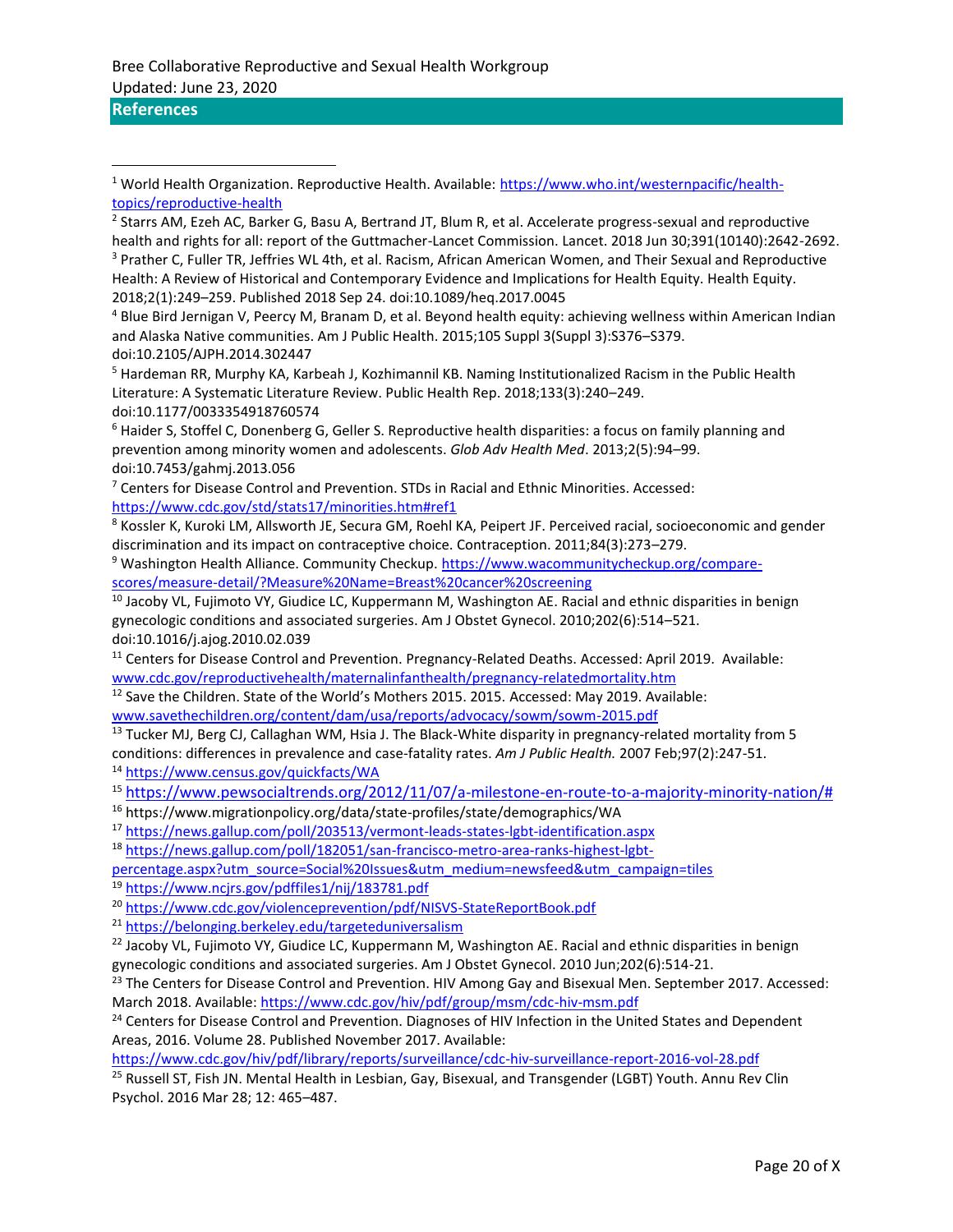<sup>26</sup> Mayer KH, Bradford JB, Makadon HJ, Stall R, Goldhammer H, Landers S. Sexual and Gender Minority Health: What We Know and What Needs to Be Done. American Journal of Public Health. 2008;98(6):989-995.

<sup>27</sup> Buchmueller T, Carpenter CS. Disparities in Health Insurance Coverage, Access, and Outcomes for Individuals in Same-Sex Versus Different-Sex Relationships, 2000–2007. *American Journal of Public Health*. 2010;100(3):489-495. doi:10.2105/AJPH.2009.160804.

<sup>28</sup> MacDorman MF, Matthews TJ, Declercq E. Trends in out-of-hospital births in the United States, 1990-2012. *NCHS Data Brief.* 2014 Mar;(144):1-8.

<sup>29</sup> Howell E, Palmer A, Benatar S, Garrett B. Potential Medicaid cost savings from maternity care based at a freestanding birth center. *Medicare Medicaid Res Rev.* 2014;4(3):mmrr2014-004-03-a06. Published 2014 Sep 9. <sup>30</sup> Institute of Medicine (US) Committee on Understanding and Eliminating Racial and Ethnic Disparities in Health Care, Smedley BD, Stith AY, Nelson AR, eds. Unequal Treatment: Confronting Racial and Ethnic Disparities in Health Care. Washington (DC): National Academies Press (US); 2003.

<sup>31</sup> Hoffman KM, Trawalter S, Axt JR, Oliver MN. Racial bias in pain assessment and treatment recommendations, and false beliefs about biological differences between blacks and whites. Proc Natl Acad Sci U S A. 2016;113(16):4296–4301.

<sup>32</sup> Dehlendorf C, Ruskin R, Grumbach K, et al. Recommendations for intrauterine contraception: a randomized trial of the effects of patients' race/ethnicity and socioeconomic status. Am J Obstet Gynecol. 2010;203(4):319.e1– 319.e3198. doi:10.1016/j.ajog.2010.05.009

<sup>33</sup> ACOG

34 Tervalon M, Murray-García J. Cultural humility versus cultural competence: a critical distinction in defining physician training outcomes in multicultural education. J Health Care Poor Underserved. 1998;9(2):117‐125. <sup>35</sup> Shepherd SM. Cultural awareness workshops: limitations and practical consequences. BMC Med Educ. 2019;19(1):14. Published 2019 Jan 8.

<sup>36</sup> Horvat L, Horey D, Romios P, Kis-Rigo J. Cultural competence education for health professionals. Cochrane Database Syst Rev. 2014;(5):CD009405. Published 2014 May 5. doi:10.1002/14651858.CD009405.pub2

37 Truong M, Paradies Y, Priest N. Interventions to improve cultural competency in healthcare: a systematic review of reviews. BMC Health Serv Res. 2014;14:99. Published 2014 Mar 3.

<sup>38</sup> Chang ES, Simon M, Dong X. Integrating cultural humility into health care professional education and training. Adv Health Sci Educ Theory Pract. 2012;17(2):269‐278. doi:10.1007/s10459-010-9264-1

<sup>39</sup> Tapales A, Douglas-Hall A, Whitehead H. The sexual and reproductive health of foreign-born women in the United States. Contraception. 2018;98(1):47–51.

<sup>40</sup> Hasstedt K, Desai S, Ansari-Thomas Z. Immigrant Women's Access to Sexual and Reproductive Health Coverage and Care in the United States. November 20, 2018. The Commonwealth Fund. Available:

[https://www.commonwealthfund.org/publications/issue-briefs/2018/nov/immigrant-womens-access-sexual](https://www.commonwealthfund.org/publications/issue-briefs/2018/nov/immigrant-womens-access-sexual-reproductive-health-coverage)[reproductive-health-coverage](https://www.commonwealthfund.org/publications/issue-briefs/2018/nov/immigrant-womens-access-sexual-reproductive-health-coverage)

<sup>41</sup> Health Literacy: The Gap Between Physicians and Patients

https://www.aafp.org/afp/2005/0801/p463.html#:~:text=Health%20literacy%20is%20basic%20reading,at%20a%2 010th%2Dgrade%20level.

<sup>42</sup> Felitti VJ, Anda RF, Nordenberg D, et al. Relationship of childhood abuse and household dysfunction to many of the leading causes of death in adults. The Adverse Childhood Experiences (ACE) Study. Am J Prev Med. 1998;14(4):245‐258.

<sup>43</sup> https://www.samhsa.gov/sites/default/files/programs\_campaigns/childrens\_mental\_health/atc-whitepaper-040616.pdf

<sup>44</sup> https://www.health.harvard.edu/blog/trauma-informed-care-what-it-is-and-why-its-important-2018101613562 <sup>45</sup> Dang BN, Westbrook RA, Njue SM, Giordano TP. Building trust and rapport early in the new doctor-patient relationship: a longitudinal qualitative study. BMC Med Educ. 2017;17(1):32. Published 2017 Feb 2. doi:10.1186/s12909-017-0868-5

<sup>46</sup> Dang BN, Westbrook RA, Njue SM, Giordano TP. Building trust and rapport early in the new doctor-patient relationship: a longitudinal qualitative study. BMC Med Educ. 2017;17(1):32. Published 2017 Feb 2. <sup>47</sup> https://www.cdc.gov/cpr/infographics/6\_principles\_trauma\_info.htm

48 Substance Abuse and Mental Health Services Administration. SAMHSA's Concept of Trauma and Guidance for a Trauma-Informed Approach. October 2014. Accessed: June 2020. Available:

<https://store.samhsa.gov/sites/default/files/d7/priv/sma14-4884.pdf>